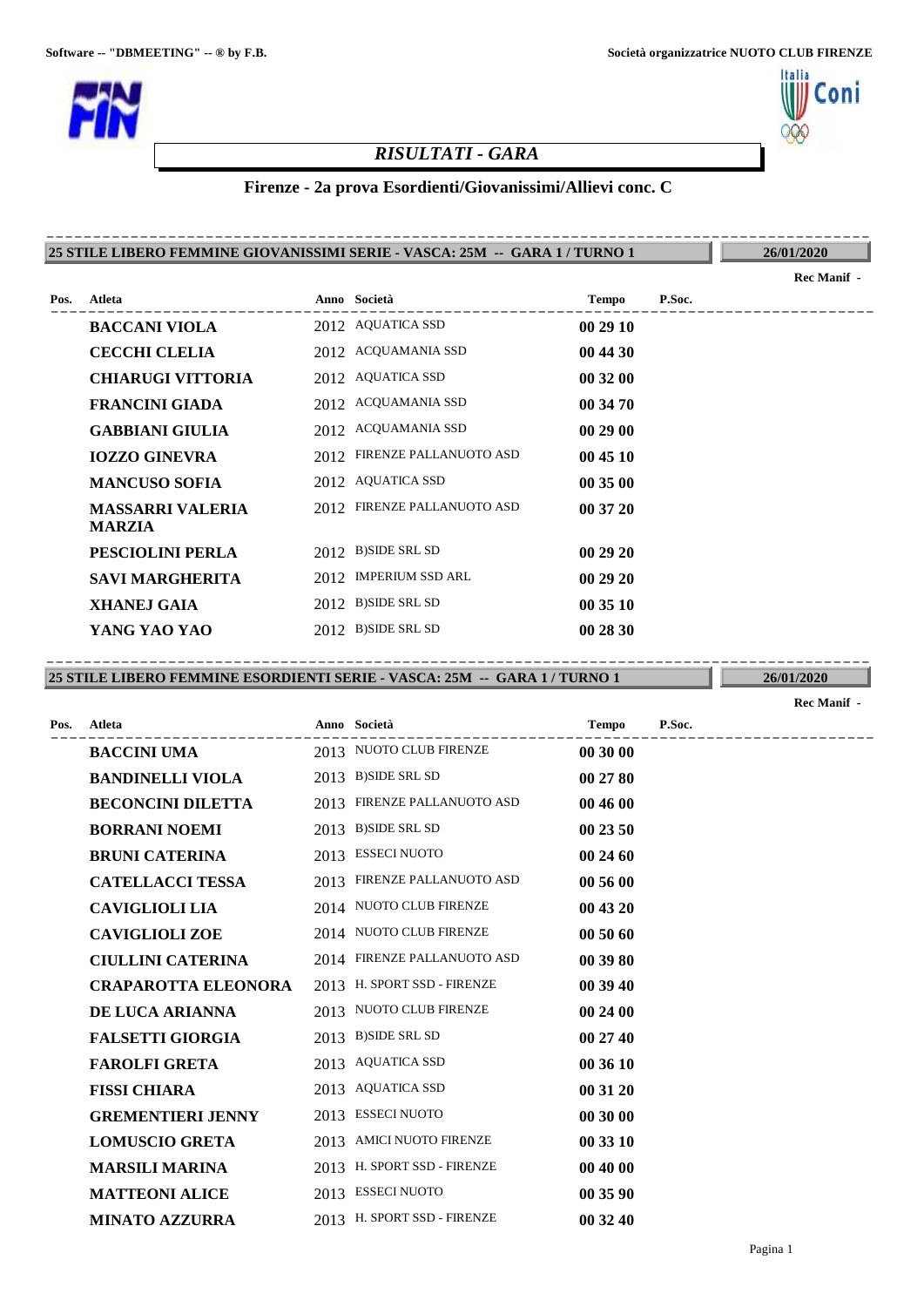#### **25 STILE LIBERO FEMMINE ESORDIENTI SERIE - VASCA: 25M -- GARA 1 / TURNO 1** ----------------------------------------------------------------------------------------

### **26/01/2020 Rec Manif -**

| Pos. | Atleta                      |      | Anno Società                | <b>Tempo</b> | P.Soc. |
|------|-----------------------------|------|-----------------------------|--------------|--------|
|      | <b>MONDANI REBECCA</b>      |      | 2013 AMICI NUOTO FIRENZE    | 00 28 00     |        |
|      | <b>MORENCI IOANA ALISIA</b> | 2013 | FIRENZE PALLANUOTO ASD      | 00 40 00     |        |
|      | PEPE GIULIA                 |      | 2014 FIRENZE PALLANUOTO ASD | 01 00 60     |        |
|      | PETRACCHI ANNIKA            | 2013 | H. SPORT SSD - FIRENZE      | 00 30 00     |        |
|      | <b>SABATINI AURORA</b>      |      | 2013 IMPERIUM SSD ARL       | 00 27 00     |        |
|      | <b>SERRA EMILY</b>          |      | 2013 H. SPORT SSD - FIRENZE | 004060       |        |
|      | <b>SONNINO LARA</b>         | 2013 | FIRENZE PALLANUOTO ASD      | 00 31 50     |        |
|      | <b>SPICCIANI MIA</b>        |      | 2013 ESSECI NUOTO           | 00 31 00     |        |
|      | <b>ZENENCO MAIDA</b>        |      | 2013 NUOTO CLUB FIRENZE     | 00 50 00     |        |
|      | ZOPPI ANNA                  |      | 2013 AMICI NUOTO FIRENZE    | 00 40 70     |        |

**25 STILE LIBERO MASCHI GIOVANISSIMI SERIE - VASCA: 25M -- GARA 2 / TURNO 1** ----------------------------------------------------------------------------------------

**26/01/2020**

|      |                                                   |                             |          |        | <b>Rec Manif -</b> |
|------|---------------------------------------------------|-----------------------------|----------|--------|--------------------|
| Pos. | Atleta                                            | Anno Società                | Tempo    | P.Soc. |                    |
|      | <b>BRACCINI GIULIO</b>                            | 2012 AQUATICA SSD           | 00 30 90 |        |                    |
|      | <b>CUBILLAS HUAMAN</b><br><b>ADRIAN</b>           | 2012 RARI NANTES FLORENTIA  | 00 31 00 |        |                    |
|      | <b>GJINISHI GABRIEL</b>                           | 2012 NUOTO PN PONTASSIEVE   | 00 28 00 |        |                    |
|      | <b>MARICA FRANCESCO</b>                           | 2012 B)SIDE SRL SD          | 00 21 90 |        |                    |
|      | <b>MASTRANGELO ANTONIO</b>                        | 2012 FIRENZE PALLANUOTO ASD | 00 37 00 |        |                    |
|      | <b>PASQUA PIETRO</b>                              | 2012 B)SIDE SRL SD          | 00 34 90 |        |                    |
|      | PELLICCIONE DAVIDE                                | 2012 RARI NANTES FLORENTIA  | 00 25 80 |        |                    |
|      | RONCELLA LORENZO                                  | 2012 ACQUAMANIA SSD         | 00 28 60 |        |                    |
|      | SALANI LORENZO JOAQUIN 2012 RARI NANTES FLORENTIA |                             | 00 28 30 |        |                    |
|      | <b>SERGI GABRIEL</b>                              | 2012 IMPERIUM SSD ARL       | 00 21 75 |        |                    |

**25 STILE LIBERO MASCHI ESORDIENTI SERIE - VASCA: 25M -- GARA 2 / TURNO 1** ----------------------------------------------------------------------------------------

**Rec Manif -** 

| Pos. | Atleta                     |      | Anno Società                | <b>Tempo</b> | P.Soc. |
|------|----------------------------|------|-----------------------------|--------------|--------|
|      | <b>BARGAGLI MANEL</b>      |      | 2014 AMICI NUOTO FIRENZE    | 00 32 50     |        |
|      | <b>BARTALINI MATTEO</b>    |      | 2013 AQUATICA SSD           | 00 41 10     |        |
|      | <b>BORSELLI NICCOLO'</b>   |      | 2013 AMICI NUOTO FIRENZE    | 00 31 30     |        |
|      | <b>BUSSOTTI TOMAS</b>      |      | 2013 AQUATICA SSD           | 00 33 40     |        |
|      | <b>CAROTI LORENZO</b>      |      | 2013 FIRENZE PALLANUOTO ASD | 00 28 10     |        |
|      | <b>CIULLINI COSIMO</b>     | 2013 | FIRENZE PALLANUOTO ASD      | 00 25 80     |        |
|      | <b>CRUCITTI PAOLO LUCA</b> |      | 2013 AQUATICA SSD           | 00 36 00     |        |
|      | <b>EROLI TOMMASO</b>       |      | 2014 RARI NANTES FLORENTIA  | 00 29 10     |        |
|      | <b>LAGO LEONE</b>          |      | 2013 AMICI NUOTO FIRENZE    | 00 33 80     |        |
|      | <b>LANGELLA DARIO</b>      | 2013 | FIRENZE PALLANUOTO ASD      | 00 23 70     |        |
|      | <b>MADIAI COSIMO</b>       |      | 2013 ACQUAMANIA SSD         | 00 26 00     |        |
|      | <b>MARTONE SAMUELE</b>     |      | 2013 ACQUAMANIA SSD         | 00 28 50     |        |
|      | <b>MATTEI NICCOLO'</b>     |      | 2013 NUOTO CLUB FIRENZE     | 00 50 00     |        |
|      | <b>MAZZONI MATTEO</b>      |      | 2013 H. SPORT SSD - FIRENZE | 00 30 40     |        |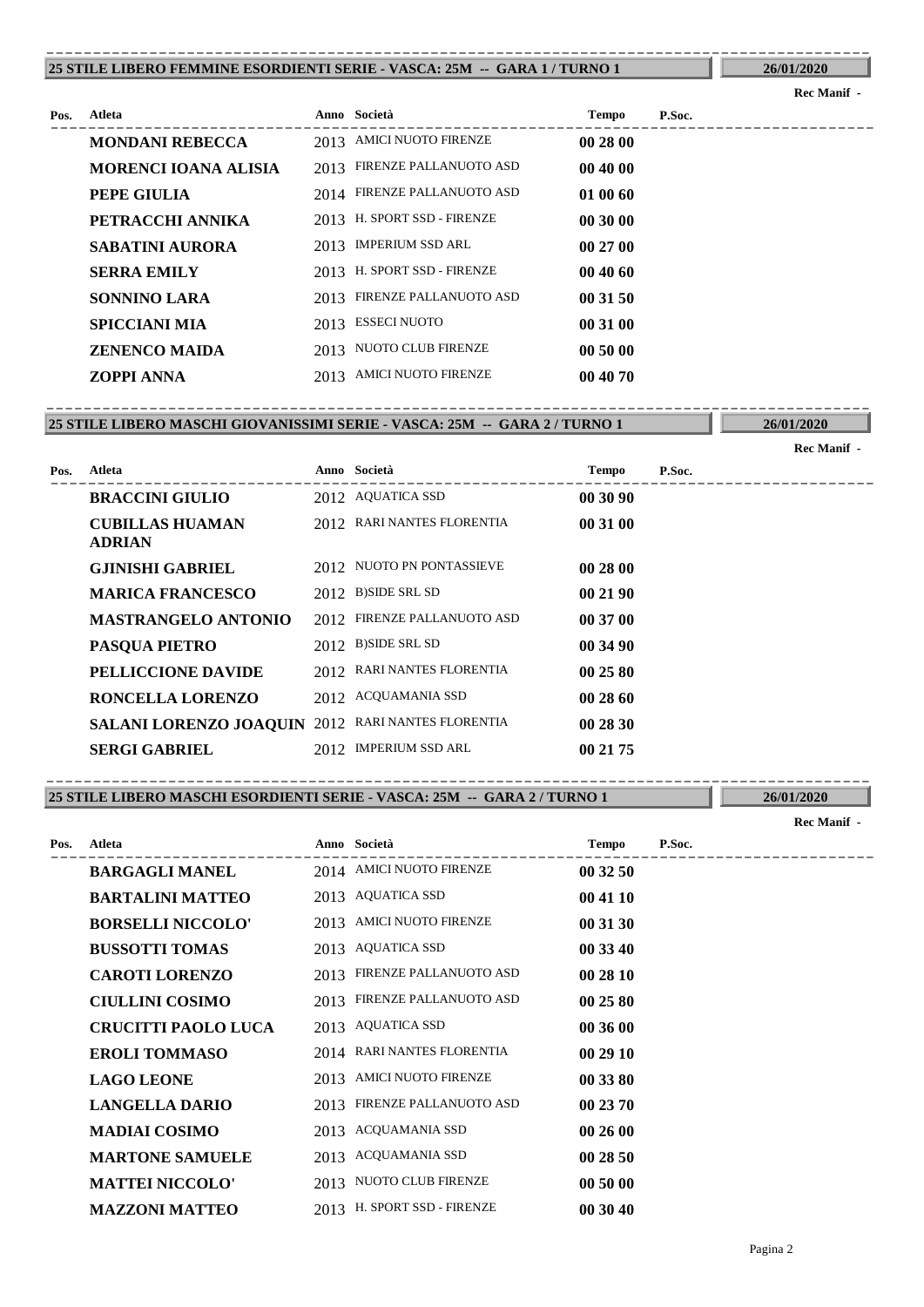#### **25 STILE LIBERO MASCHI ESORDIENTI SERIE - VASCA: 25M -- GARA 2 / TURNO 1** ----------------------------------------------------------------------------------------

## **26/01/2020 Rec Manif -**

| Pos. | Atleta                   |      | Anno Società                  | <b>Tempo</b> | P.Soc. |
|------|--------------------------|------|-------------------------------|--------------|--------|
|      | <b>MICALE LUDOVICO</b>   |      | 2013 AQUATICA SSD             | 00 27 80     |        |
|      | <b>MOCARELLI DANIELE</b> |      | 2013 AQUATICA SSD             | 00 33 40     |        |
|      | <b>MORONI CRISTIAN</b>   |      | 2014 RARI NANTES FLORENTIA    | 002790       |        |
|      | PAGANO NICOLA            | 2013 | RARI NANTES FLORENTIA         | 00 27 00     |        |
|      | PEPE ALESSANDRO          | 2013 | <b>FIRENZE PALLANUOTO ASD</b> | 002220       |        |
|      | PETRACCHI TOMMASO        |      | 2013 AMICI NUOTO FIRENZE      | 002500       |        |
|      | SIMONETTI GIORGIO        | 2013 | <b>ESSECI NUOTO</b>           | 00 27 00     |        |
|      | <b>TERZANI NERI</b>      |      | 2013 AQUATICA SSD             | 00 55 50     |        |

**50 STILE LIBERO FEMMINE GIOVANISSIMI SERIE - VASCA: 25M -- GARA 3 / TURNO 1 26/01/2020** ----------------------------------------------------------------------------------------

|      |                              |                             |          |        | Rec Manif - |
|------|------------------------------|-----------------------------|----------|--------|-------------|
| Pos. | Atleta                       | Anno Società                | Tempo    | P.Soc. |             |
|      | <b>BARTOLINI EMMA</b>        | 2012 ESSECI NUOTO           | 01 11 00 |        |             |
|      | <b>BIANCALANI LUCE</b>       | 2012 ESSECI NUOTO           | 00 48 80 |        |             |
|      | <b>BIANCHINI MATILDE</b>     | 2012 AQUATICA SSD           | 01 03 10 |        |             |
|      | <b>BUTCOVICH GIULIA</b>      | 2012 RARI NANTES FLORENTIA  | 00 51 70 |        |             |
|      | <b>CALENZO ROSA SOFIA</b>    | 2012 B)SIDE SRL SD          | 00 47 80 |        |             |
|      | <b>CARDELLINI LISA</b>       | 2011 AMICI NUOTO FIRENZE    | 00 43 80 |        |             |
|      | <b>CECCARELLI MARTA</b>      | 2012 H. SPORT SSD - FIRENZE | 00 48 70 |        |             |
|      | <b>DARJAZI BIANCA</b>        | 2012 IMPERIUM SSD ARL       | 00 57 30 |        |             |
|      | <b>DI VICO AURORA</b>        | 2011 AMICI NUOTO FIRENZE    | 00 50 60 |        |             |
|      | <b>DINI ANITA</b>            | 2012 IMPERIUM SSD ARL       | 00 56 40 |        |             |
|      | <b>DOTTORE GIACHINO IRIS</b> | 2012 ESSECI NUOTO           | 01 21 60 |        |             |
|      | <b>ECONOMIA GIULIA</b>       | 2012 AQUATICA SSD           | 00 50 20 |        |             |
|      | <b>FRASSINETI SOFIA</b>      | 2012 NUOTO CLUB FIRENZE     | 01 05 10 |        |             |
|      | <b>GHERARDI CATERINA</b>     | 2012 B)SIDE SRL SD          | 00 53 20 |        |             |
|      | <b>GIUSTINI BIANCA</b>       | 2012 RARI NANTES FLORENTIA  | 01 05 00 |        |             |
|      | <b>GUARNIERI ADELE</b>       | 2012 ESSECI NUOTO           | 01 08 40 |        |             |
|      | <b>JACOBACCI MATILDE</b>     | 2011 AMICI NUOTO FIRENZE    | 00 54 30 |        |             |
|      | <b>LASCHI MATILDE</b>        | 2011 AQUATICA SSD           | 00 59 90 |        |             |
|      | <b>MARTINI GEMMA</b>         | 2012 ESSECI NUOTO           | 00 46 90 |        |             |
|      | <b>MAZZEI RACHELE</b>        | 2012 FIRENZE PALLANUOTO ASD | 01 06 50 |        |             |
|      | NANNICINI MARGHERITA         | 2012 ESSECI NUOTO           | 00 55 00 |        |             |
|      | <b>OULDKEBLIA INES</b>       | 2012 AQUATICA SSD           | 00 50 90 |        |             |
|      | PETRI IRENE                  | 2012 FIRENZE PALLANUOTO ASD | 01 04 00 |        |             |
|      | PIAZZA CLAUDIA               | 2012 AQUATICA SSD           | 00 49 20 |        |             |
|      | PLUDERI ESTER                | 2012 RARI NANTES FLORENTIA  | 00 58 00 |        |             |
|      | PORTOGALLI MATILDE           | 2012 B)SIDE SRL SD          | 00 47 70 |        |             |
|      | PROFETI ILARIA               | 2012 B)SIDE SRL SD          | 00 51 60 |        |             |
|      | <b>PUGI GIULIA</b>           | 2012 AQUATICA SSD           | 01 02 90 |        |             |
|      | <b>ROMA ELEONORA</b>         | 2012 ESSECI NUOTO           | 01 22 80 |        |             |
|      | <b>SASSI BIANCA</b>          | 2012 IMPERIUM SSD ARL       | 00 50 00 |        |             |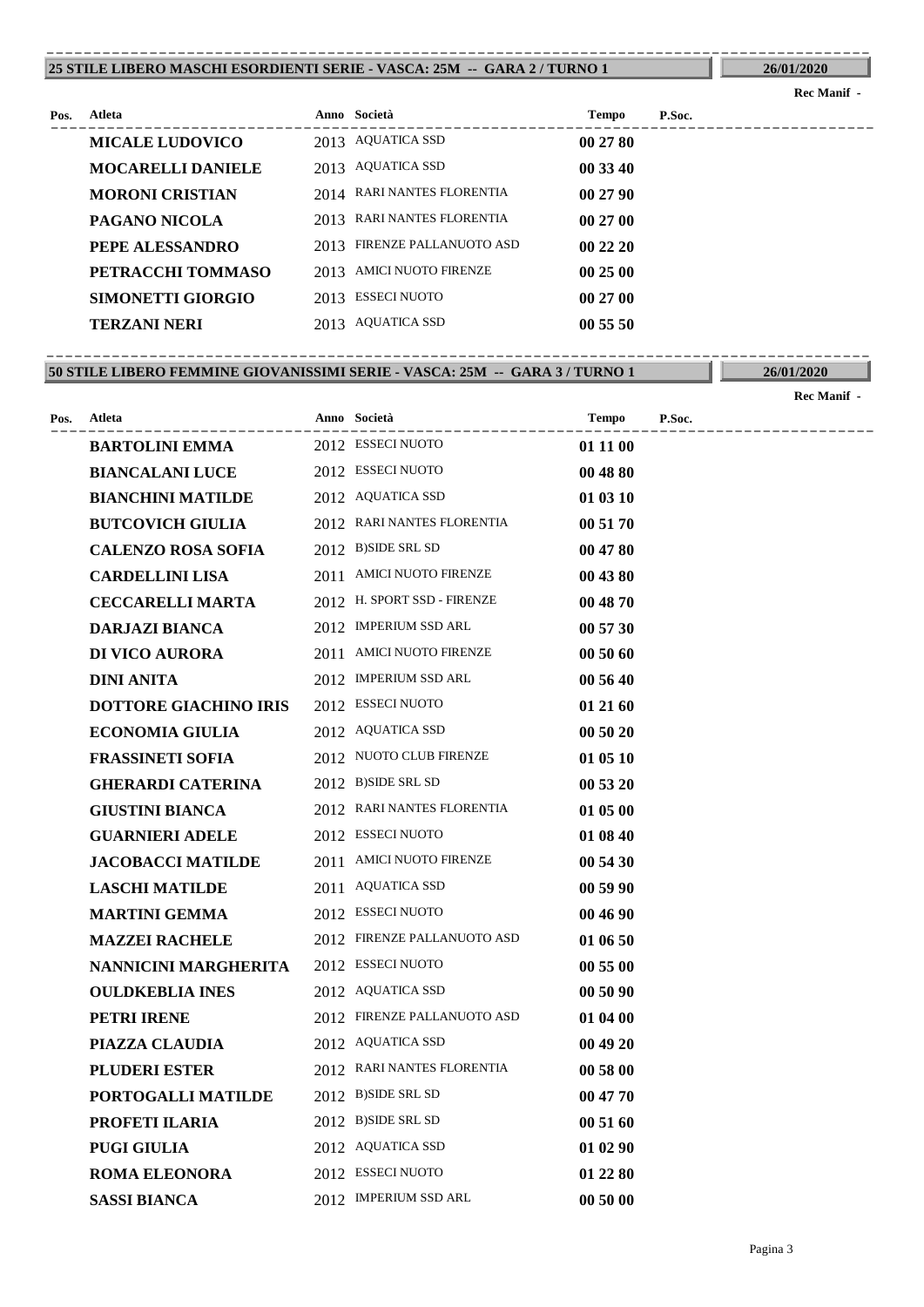#### **50 STILE LIBERO FEMMINE GIOVANISSIMI SERIE - VASCA: 25M -- GARA 3 / TURNO 1** ----------------------------------------------------------------------------------------

**26/01/2020 Rec Manif -** 

| Pos. | Atleta                 | Anno Società                | <b>Tempo</b> | P.Soc. |
|------|------------------------|-----------------------------|--------------|--------|
|      | <b>SERRA ASIA</b>      | 2012 H. SPORT SSD - FIRENZE | 00 58 80     |        |
|      | SERRAVALLI DARIA       | 2011 AQUATICA SSD           | 005220       |        |
|      | <b>TACCHERI EMILIA</b> | 2012 B)SIDE SRL SD          | 00 53 20     |        |
|      | <b>TITONE CAMILLA</b>  | 2012 RARI NANTES FLORENTIA  | 005750       |        |
|      | ULIVI MAYA             | 2012 IMPERIUM SSD ARL       | 00 57 10     |        |
|      | VINCENTINI EMMA        | 2012 ESSECI NUOTO           | 00 48 20     |        |
|      | <b>VOLPI LUCREZIA</b>  | 2012 TROPOS SSD             | 004740       |        |
|      | ZANINI MARTA           | 2012 ESSECI NUOTO           | 00 58 70     |        |
|      |                        |                             |              |        |

#### **50 STILE LIBERO FEMMINE ALLIEVI SERIE - VASCA: 25M -- GARA 3 / TURNO 1 26/01/2020** ----------------------------------------------------------------------------------------

|      |                                           |                            |          |        | Rec Manif - |
|------|-------------------------------------------|----------------------------|----------|--------|-------------|
| Pos. | Atleta                                    | Anno Società               | Tempo    | P.Soc. |             |
|      | <b>ASSOGGIU MARIA</b><br><b>FRANCESCA</b> | 2010 AQUATICA SSD          | 00 43 50 |        |             |
|      | <b>BENEDETTI GINEVRA</b>                  | 2009 AQUATICA SSD          | 00 40 80 |        |             |
|      | <b>CAPPITELLI COSTANZA</b>                | 2010 ACQUAMANIA SSD        | 00 58 00 |        |             |
|      | <b>FERRINI AMELIE</b>                     | 2009 NUOTO PN PONTASSIEVE  | 00 53 10 |        |             |
|      | <b>FRANCHI VIOLA</b>                      | 2010 RARI NANTES FLORENTIA | 00 43 10 |        |             |
|      | <b>GUIDARELLI GUYA</b>                    | 2010 ACQUAMANIA SSD        | 00 47 80 |        |             |
|      | <b>PAOLIZOE</b>                           | 2009 AQUATICA SSD          | 00 49 20 |        |             |
|      | <b>RICCI ALICE</b>                        | 2009 AQUATICA SSD          | 00 54 80 |        |             |
|      | SCHEGGI FIAMMA HIROMI 2010 AQUATICA SSD   |                            | 00 55 00 |        |             |

**50 STILE LIBERO MASCHI GIOVANISSIMI SERIE - VASCA: 25M -- GARA 4 / TURNO 1** ----------------------------------------------------------------------------------------

**26/01/2020 Rec Manif -** 

| Pos. | Atleta                                                          |      | Anno Società                 | <b>Tempo</b> | P.Soc. |
|------|-----------------------------------------------------------------|------|------------------------------|--------------|--------|
|      | ALVARADO MASI ISMAELE 2012 NUOTO CLUB FIRENZE<br><b>JOAQUIN</b> |      |                              | 01 11 00     |        |
|      | <b>ALVES DE OLIVEIRA</b><br><b>GUILHERME</b>                    |      | 2011 FIRENZE PALLANUOTO ASD  | 01 01 30     |        |
|      | <b>ANCILLOTTI SAMUELE</b>                                       |      | 2012 FIRENZE PALLANUOTO ASD  | 01 18 60     |        |
|      | <b>ARTINI ELIA</b>                                              |      | 2011 NUOTO PN PONTASSIEVE    | 00 47 40     |        |
|      | <b>BALDINI COSIMO</b>                                           |      | 2011 AQUATICA SSD            | 00 51 60     |        |
|      | <b>BALLINI FEDERICO</b>                                         |      | 2012 ESSECI NUOTO            | 01 00 40     |        |
|      | <b>BANDINELLI CLAUDIO</b>                                       | 2011 | <b>RARI NANTES FLORENTIA</b> | 00 44 10     |        |
|      | <b>BAQUIS GIORGIO</b>                                           | 2011 | RARI NANTES FLORENTIA        | 00 49 00     |        |
|      | <b>BARGAGLI RICO JOAN</b>                                       | 2011 | <b>AMICI NUOTO FIRENZE</b>   | 00 44 40     |        |
|      | <b>BARTALINI GIACOMO</b>                                        | 2011 | <b>AQUATICA SSD</b>          | 00 52 20     |        |
|      | <b>BETTARINI DIEGO</b>                                          | 2011 | <b>RARI NANTES FLORENTIA</b> | 00 53 00     |        |
|      | <b>BOSCHI OLIVER</b>                                            |      | 2012 FIRENZE PALLANUOTO ASD  | 00 58 80     |        |
|      | <b>CAPITANI CHRISTIAN</b>                                       |      | 2012 ESSECI NUOTO            | 01 03 50     |        |
|      | <b>CAPPELLI NICCOLO</b>                                         |      | 2011 NUOTO PN PONTASSIEVE    | 01 01 00     |        |
|      | <b>CARUSO FRANCESCO</b>                                         |      | 2012 FIRENZE PALLANUOTO ASD  | 01 14 00     |        |
|      | <b>CASALINI SEBASTIANO</b>                                      |      | 2012 FIRENZE PALLANUOTO ASD  | 00 58 10     |        |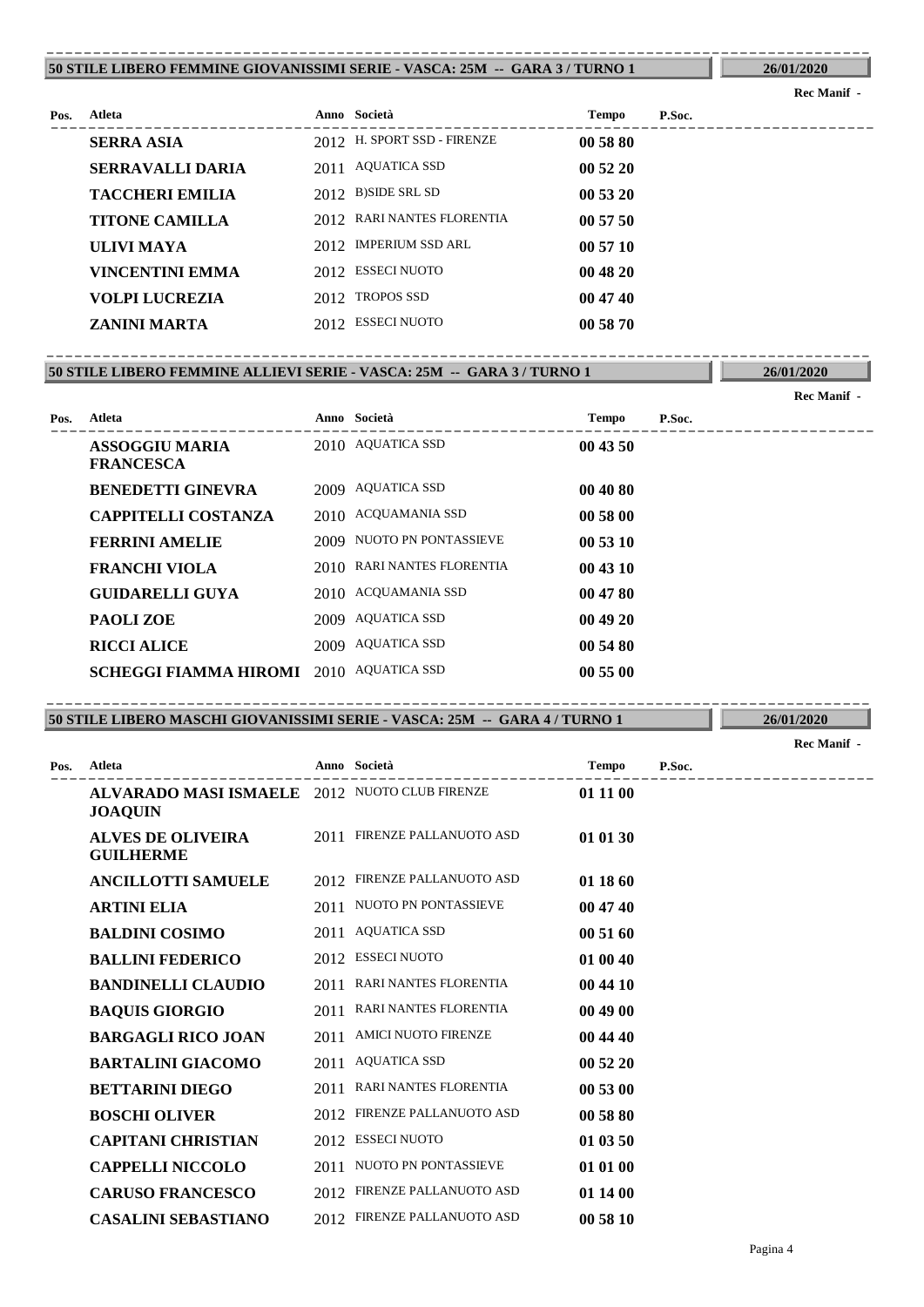#### **50 STILE LIBERO MASCHI GIOVANISSIMI SERIE - VASCA: 25M -- GARA 4 / TURNO 1** ----------------------------------------------------------------------------------------

|      |                                         |                             |          |        | Rec Manif - |
|------|-----------------------------------------|-----------------------------|----------|--------|-------------|
| Pos. | Atleta                                  | Anno Società                | Tempo    | P.Soc. |             |
|      | <b>CAVICCHI ALBERTO</b>                 | 2011 RARI NANTES FLORENTIA  | 00 50 40 |        |             |
|      | <b>CIAPPI NICCOLO'</b>                  | 2012 B)SIDE SRL SD          | 00 56 90 |        |             |
|      | <b>CIARDELLA DIEGO</b>                  | 2011 NUOTO CLUB FIRENZE     | 00 46 20 |        |             |
|      | <b>CIOLLI LORENZO</b>                   | 2011 ESSECI NUOTO           | 00 43 20 |        |             |
|      | <b>COLELLA ETTORE LIBERO</b>            | 2011 NUOTO PN PONTASSIEVE   | 00 44 90 |        |             |
|      | <b>COLLETTI MATTIA</b>                  | 2011 RARI NANTES FLORENTIA  | 01 26 80 |        |             |
|      | <b>CORRIERI BERNARDO</b>                | 2011 TROPOS SSD             | 00 43 50 |        |             |
|      | <b>CORSIANI NICCOLÒ</b>                 | 2011 RARI NANTES FLORENTIA  | 00 54 00 |        |             |
|      | <b>CURCI GIANMARCO</b>                  | 2012 H. SPORT SSD - FIRENZE | 01 23 90 |        |             |
|      | <b>DESSI' GIOVANNI</b>                  | 2012 FIRENZE PALLANUOTO ASD | 00 54 70 |        |             |
|      | DI GIULIO VINCENZO                      | 2011 IMPERIUM SSD ARL       | 01 11 20 |        |             |
|      | <b>DIVERSI ANDREA</b>                   | 2011 RARI NANTES FLORENTIA  | 00 58 70 |        |             |
|      | <b>ESPOSITO EDOARDO</b>                 | 2011 RARI NANTES FLORENTIA  | 00 57 30 |        |             |
|      | <b>FARINELLI PIETRO</b>                 | 2011 NUOTO PN PONTASSIEVE   | 01 09 00 |        |             |
|      | <b>FARSETTI FRANCESCO</b>               | 2012 H. SPORT SSD - FIRENZE | 01 22 50 |        |             |
|      | <b>FIXHA ALEX</b>                       | 2011 NUOTO PN PONTASSIEVE   | 00 47 80 |        |             |
|      | <b>FRATONI DUCCIO</b>                   | 2011 TROPOS SSD             | 00 52 10 |        |             |
|      | <b>GAMBI MATTEO</b>                     | 2012 B)SIDE SRL SD          | 01 00 80 |        |             |
|      | <b>GERONI ALBERTO</b>                   | 2011 ESSECI NUOTO           | 00 48 50 |        |             |
|      | <b>GETTI RICCARDO</b>                   | 2012 AQUATICA SSD           | 00 51 70 |        |             |
|      | <b>GHEORGHE MIRKO</b>                   | 2012 ESSECI NUOTO           | 00 58 30 |        |             |
|      | <b>GIUNTINI ELIA</b>                    | 2012 AQUATICA SSD           | 01 07 90 |        |             |
|      | <b>GIUSTI ENEA</b>                      | 2011 AQUATICA SSD           | 01 10 30 |        |             |
|      | <b>LAZZERINI DAMIANO</b>                | 2012 ESSECI NUOTO           | 01 16 70 |        |             |
|      | <b>LEONELLI EMANUELE</b>                | 2011 ESSECI NUOTO           | 00 59 20 |        |             |
|      | <b>LEONI GABRIELE</b>                   | 2012 AQUATICA SSD           | 01 04 70 |        |             |
|      | <b>LIMBUCCI GIOVANNI</b>                | 2011 AMICI NUOTO FIRENZE    | 00 53 10 |        |             |
|      | <b>LO GIUDICE KEVIN</b>                 | 2012 B)SIDE SRL SD          | 00 52 00 |        |             |
|      | <b>LULLI GIANMARCO</b>                  | 2011 H. SPORT SSD - FIRENZE | 00 55 30 |        |             |
|      | <b>MAFFEI MARCO</b>                     | 2011 B)SIDE SRL SD          | 00 53 00 |        |             |
|      | <b>MAGNI ELIA</b>                       | 2011 FIRENZE PALLANUOTO ASD | 00 41 70 |        |             |
|      | <b>MALESCI LORENZO</b>                  | 2011 RARI NANTES FLORENTIA  | 01 01 80 |        |             |
|      | <b>MANETTI BERNARDO</b>                 | 2012 AMICI NUOTO FIRENZE    | 00 39 80 |        |             |
|      | <b>MASINI RICCARDO</b>                  | 2012 H. SPORT SSD - FIRENZE | 01 04 20 |        |             |
|      | <b>MATEI PETRE</b><br><b>ALECSANDRU</b> | 2011 IMPERIUM SSD ARL       | 00 56 30 |        |             |
|      | <b>MATTEUZZI DIEGO</b>                  | 2012 FIRENZE PALLANUOTO ASD | 01 10 10 |        |             |
|      | <b>MAZZONI DIEGO</b>                    | 2011 RARI NANTES FLORENTIA  | 00 49 30 |        |             |
|      | <b>MIGLIARESE SAMUELE PIO</b>           | 2012 FIRENZE PALLANUOTO ASD | 01 17 70 |        |             |
|      | <b>MITOLO EMANUELE</b>                  | 2012 ESSECI NUOTO           | 01 32 90 |        |             |
|      | <b>MORANDI NICCOLO'</b>                 | 2011 IMPERIUM SSD ARL       | 00 51 90 |        |             |
|      | <b>NANNONI FRANCESCO</b>                | 2011 RARI NANTES FLORENTIA  | 01 00 30 |        |             |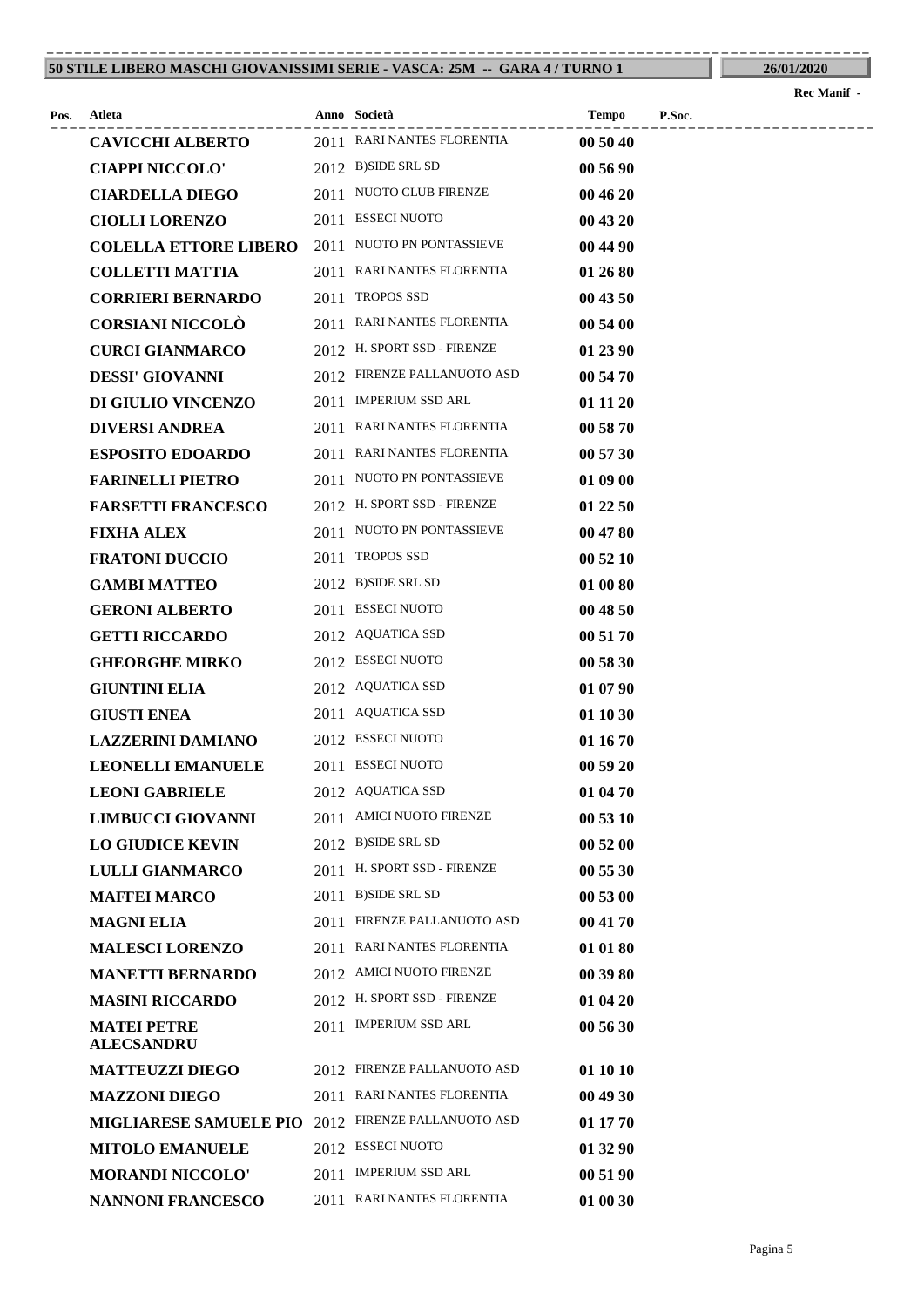#### **50 STILE LIBERO MASCHI GIOVANISSIMI SERIE - VASCA: 25M -- GARA 4 / TURNO 1** ----------------------------------------------------------------------------------------

| Пz |  |
|----|--|
|    |  |

|      |                              |                             |          |        | Rec Manif - |
|------|------------------------------|-----------------------------|----------|--------|-------------|
| Pos. | Atleta                       | Anno Società                | Tempo    | P.Soc. |             |
|      | <b>NOVELLI DIEGO</b>         | 2012 NUOTO PN PONTASSIEVE   | 01 04 00 |        |             |
|      | <b>ORLANDINI DIEGO</b>       | 2012 RARI NANTES FLORENTIA  | 00 49 40 |        |             |
|      | <b>PADOIN DAVID</b>          | 2012 AMICI NUOTO FIRENZE    | 01 06 10 |        |             |
|      | PALMIGIANI MATTEO            | 2011 AQUATICA SSD           | 01 17 60 |        |             |
|      | <b>PARIGI GREGORIO</b>       | 2012 H. SPORT SSD - FIRENZE | 00 53 30 |        |             |
|      | PERONI FABIO                 | 2011 RARI NANTES FLORENTIA  | 01 03 10 |        |             |
|      | <b>POLI GUIDO</b>            | 2012 ESSECI NUOTO           | 00 54 20 |        |             |
|      | <b>RAVAGLI EMANUELE</b>      | 2012 FIRENZE PALLANUOTO ASD | 00 56 00 |        |             |
|      | <b>RETTORI SAI PAVAN</b>     | 2011 AQUATICA SSD           | 01 21 40 |        |             |
|      | <b>RICCI ALESSANDRO</b>      | 2011 AQUATICA SSD           | 01 05 30 |        |             |
|      | <b>RICCI LAPO</b>            | 2011 B)SIDE SRL SD          | 00 54 70 |        |             |
|      | <b>RIMOLDI LUDOVICO</b>      | 2011 IMPERIUM SSD ARL       | 00 45 40 |        |             |
|      | <b>ROSI MATTIA</b>           | 2012 AQUATICA SSD           | 01 13 00 |        |             |
|      | <b>ROSSI FEDERICO</b>        | 2012 B)SIDE SRL SD          | 01 00 10 |        |             |
|      | <b>SCARPELLI FEDERICO</b>    | 2011 H. SPORT SSD - FIRENZE | 00 53 00 |        |             |
|      | <b>SIGNORINI JACOPO</b>      | 2012 H. SPORT SSD - FIRENZE | 01 13 80 |        |             |
|      | <b>SIMONTI DIEGO</b>         | 2011 AQUATICA SSD           | 00 47 80 |        |             |
|      | <b>SOMIGLI TOMMASO</b>       | 2011 B)SIDE SRL SD          | 01 00 40 |        |             |
|      | <b>SURDI DIEGO</b>           | 2012 AQUATICA SSD           | 00 57 60 |        |             |
|      | <b>TRENTANOVE TOMMASO</b>    | 2011 ESSECI NUOTO           | 00 53 30 |        |             |
|      | <b>VIERI THOMAS</b>          | 2011 NUOTO PN PONTASSIEVE   | 01 06 70 |        |             |
|      | <b>VOAIDES IUSTIN MATTIA</b> | 2011 ESSECI NUOTO           | 00 48 10 |        |             |
|      | <b>ZANCHINI DIEGO</b>        | 2011 NUOTO PN PONTASSIEVE   | 01 12 20 |        |             |
|      |                              |                             |          |        |             |

**50 STILE LIBERO MASCHI ALLIEVI SERIE - VASCA: 25M -- GARA 4 / TURNO 1** ----------------------------------------------------------------------------------------

---------------------------------------------------------------------------------------- **Atleta Anno Società Tempo P.Soc. Pos. Rec Manif - CARRI TOMMASO** 2010 NUOTO PN PONTASSIEVE **01 12 30 ERMINI RICCARDO** 2010 AQUATICA SSD **00 45 00 GINANNESCHI ANDREA** 2010 AQUATICA SSD 00 53 90 **GINANNESCHI MATTEO** 2010 AQUATICA SSD **00 55 10 MAFFULLI GIORGIO** 2010 NUOTO PN PONTASSIEVE **00 55 40 ROSSETTI EDOARDO** 2009 NUOTO PN PONTASSIEVE **00 50 40**

**25 FARFALLA FEMMINE GIOVANISSIMI SERIE - VASCA: 25M -- GARA 5 / TURNO 1** ----------------------------------------------------------------------------------------

**26/01/2020 Rec Manif -** 

**26/01/2020**

| Pos. | Atleta                    | Anno Società                | Tempo    | P.Soc. |
|------|---------------------------|-----------------------------|----------|--------|
|      | <b>BARTOLINI EMMA</b>     | 2012 ESSECI NUOTO           | 00 43 40 |        |
|      | <b>BIANCALANI LUCE</b>    | 2012 ESSECI NUOTO           | 002600   |        |
|      | <b>BISCONTI ELENA</b>     | 2012 NUOTO CLUB FIRENZE     | 002630   |        |
|      | <b>BONGI GIULIA</b>       | 2012 RARI NANTES FLORENTIA  | 00 33 50 |        |
|      | <b>BRIENZA MARTA</b>      | 2012 FIRENZE PALLANUOTO ASD | 00 32 00 |        |
|      | <b>CALENZO ROSA SOFIA</b> | 2012 B)SIDE SRL SD          | 00 29 00 |        |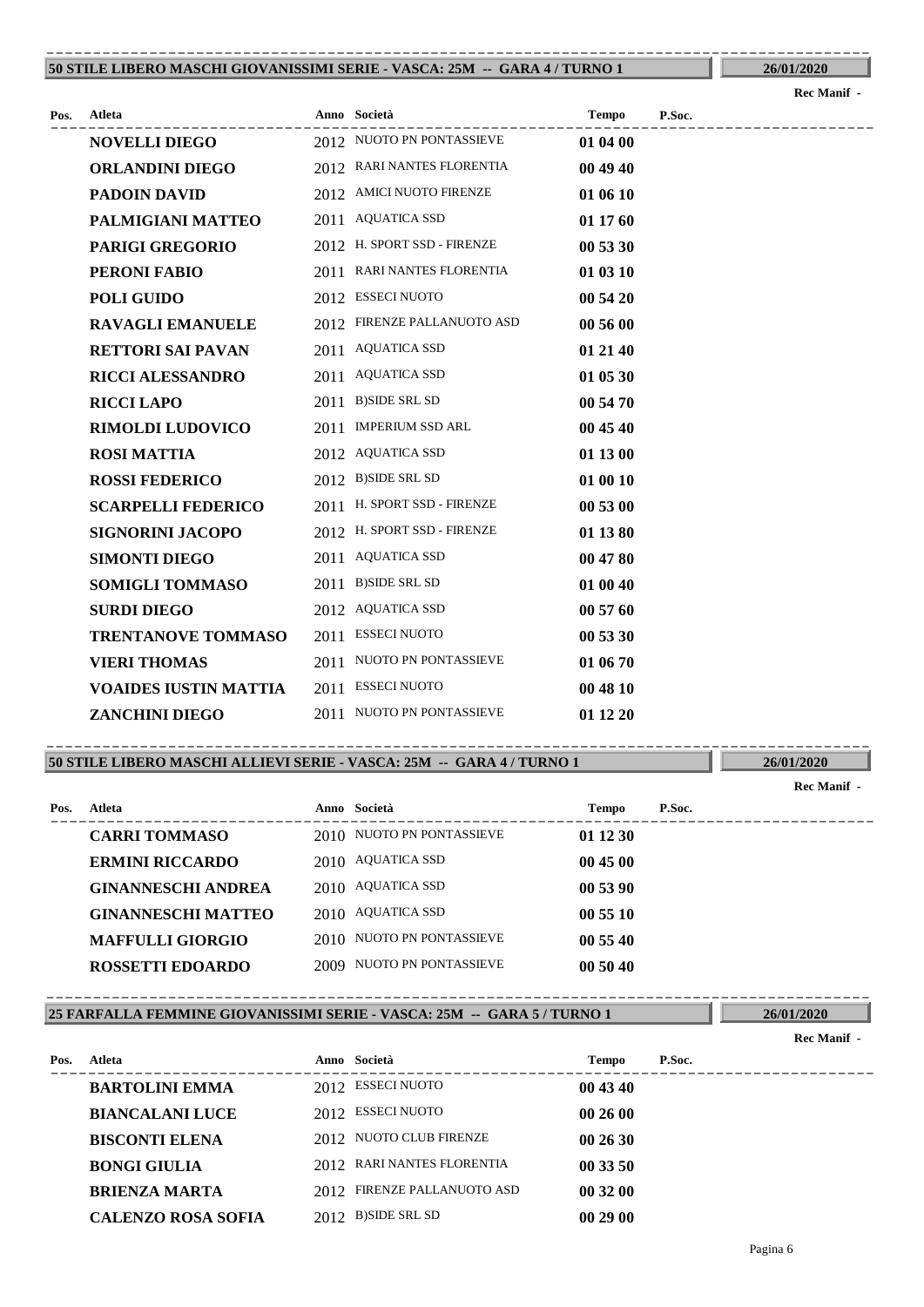#### **25 FARFALLA FEMMINE GIOVANISSIMI SERIE - VASCA: 25M -- GARA 5 / TURNO 1** ----------------------------------------------------------------------------------------

### **26/01/2020 Rec Manif -**

| Pos. | Atleta                   |      | Anno Società                | <b>Tempo</b> | P.Soc. |
|------|--------------------------|------|-----------------------------|--------------|--------|
|      | <b>GHERARDI CATERINA</b> |      | 2012 B)SIDE SRL SD          | 002760       |        |
|      | <b>GUERRINI ELISA</b>    |      | 2012 H. SPORT SSD - FIRENZE | 00 30 00     |        |
|      | <b>MARTINI GEMMA</b>     |      | 2012 ESSECI NUOTO           | 00 24 30     |        |
|      | <b>MILIONE JISHA</b>     |      | 2012 FIRENZE PALLANUOTO ASD | 002610       |        |
|      | NANNICINI MARGHERITA     |      | 2012 ESSECI NUOTO           | 00 28 00     |        |
|      | ORSIMARI AGATA           |      | 2012 RARI NANTES FLORENTIA  | 00 25 90     |        |
|      | PROFETI ILARIA           |      | 2012 B)SIDE SRL SD          | 00 33 00     |        |
|      | ROMEO ALEXANDRA          | 2011 | AMICI NUOTO FIRENZE         | 002050       |        |
|      | <b>TRAMBUSTI BIANCA</b>  |      | 2012 RARI NANTES FLORENTIA  | 002740       |        |
|      | VINCENTINI EMMA          |      | 2012 ESSECI NUOTO           | 00 28 80     |        |

**25 FARFALLA FEMMINE ESORDIENTI SERIE - VASCA: 25M -- GARA 5 / TURNO 1** ----------------------------------------------------------------------------------------

**26/01/2020**

|      |                          |      |                             |          |        | Rec Manif - |
|------|--------------------------|------|-----------------------------|----------|--------|-------------|
| Pos. | <b>Atleta</b>            |      | Anno Società                | Tempo    | P.Soc. |             |
|      | <b>BACCINI UMA</b>       |      | 2013 NUOTO CLUB FIRENZE     | 003960   |        |             |
|      | <b>BANDINELLI VIOLA</b>  |      | 2013 B)SIDE SRL SD          | 00 36 60 |        |             |
|      | <b>BECONCINI DILETTA</b> |      | 2013 FIRENZE PALLANUOTO ASD | 00 50 50 |        |             |
|      | <b>BORRANI NOEMI</b>     |      | 2013 B)SIDE SRL SD          | 00 36 00 |        |             |
|      | <b>CAVIGLIOLI LIA</b>    |      | 2014 NUOTO CLUB FIRENZE     | 00 52 40 |        |             |
|      | <b>CAVIGLIOLI ZOE</b>    |      | 2014 NUOTO CLUB FIRENZE     | 00 58 80 |        |             |
|      | DE LUCA ARIANNA          |      | 2013 NUOTO CLUB FIRENZE     | 00 32 00 |        |             |
|      | <b>FALSETTI GIORGIA</b>  |      | 2013 B)SIDE SRL SD          | 00 55 50 |        |             |
|      | <b>FAROLFI GRETA</b>     |      | 2013 AQUATICA SSD           | 00 41 00 |        |             |
|      | <b>FISSI CHIARA</b>      |      | 2013 AQUATICA SSD           | 00 48 60 |        |             |
|      | <b>GIUGLIANO NORA</b>    |      | 2013 H. SPORT SSD - FIRENZE | 00 26 20 |        |             |
|      | <b>LOMUSCIO GRETA</b>    | 2013 | <b>AMICI NUOTO FIRENZE</b>  | 00 43 80 |        |             |
|      | <b>MONDANI REBECCA</b>   | 2013 | <b>AMICI NUOTO FIRENZE</b>  | 00 32 40 |        |             |
|      | <b>SONNINO LARA</b>      | 2013 | FIRENZE PALLANUOTO ASD      | 01 10 70 |        |             |
|      | <b>ZENENCO MAIDA</b>     |      | 2013 NUOTO CLUB FIRENZE     | 00 50 50 |        |             |
|      | <b>ZOPPI ANNA</b>        |      | 2013 AMICI NUOTO FIRENZE    | 01 00 30 |        |             |

#### **25 FARFALLA MASCHI GIOVANISSIMI SERIE - VASCA: 25M -- GARA 6 / TURNO 1** ----------------------------------------------------------------------------------------

|      |                           |      |                            |          |        | Rec Manif - |
|------|---------------------------|------|----------------------------|----------|--------|-------------|
| Pos. | Atleta                    |      | Anno Società               | Tempo    | P.Soc. |             |
|      | ANICHINI EDOARDO RUFO     |      | 2011 RARI NANTES FLORENTIA | 00 33 20 |        |             |
|      | <b>ARTINI ELIA</b>        | 2011 | NUOTO PN PONTASSIEVE       | 00 31 20 |        |             |
|      | <b>BALLINI FEDERICO</b>   |      | 2012 ESSECI NUOTO          | 00 33 70 |        |             |
|      | <b>BASSI NICOLAS</b>      |      | 2012 NUOTO CLUB FIRENZE    | 00 25 60 |        |             |
|      | <b>BENINCASA NICCOLO'</b> |      | 2011 NUOTO CLUB FIRENZE    | 00 33 90 |        |             |
|      | <b>BORGENNI FEDERICO</b>  | 2011 | AMICI NUOTO FIRENZE        | 002090   |        |             |
|      | <b>CAPPELLI NICCOLO</b>   |      | 2011 NUOTO PN PONTASSIEVE  | 00 34 30 |        |             |
|      | <b>CIACCHERI ALBERTO</b>  |      | 2011 AMICI NUOTO FIRENZE   | 002760   |        |             |
|      | <b>CIAPPI NICCOLO'</b>    |      | 2012 B)SIDE SRL SD         | 002990   |        |             |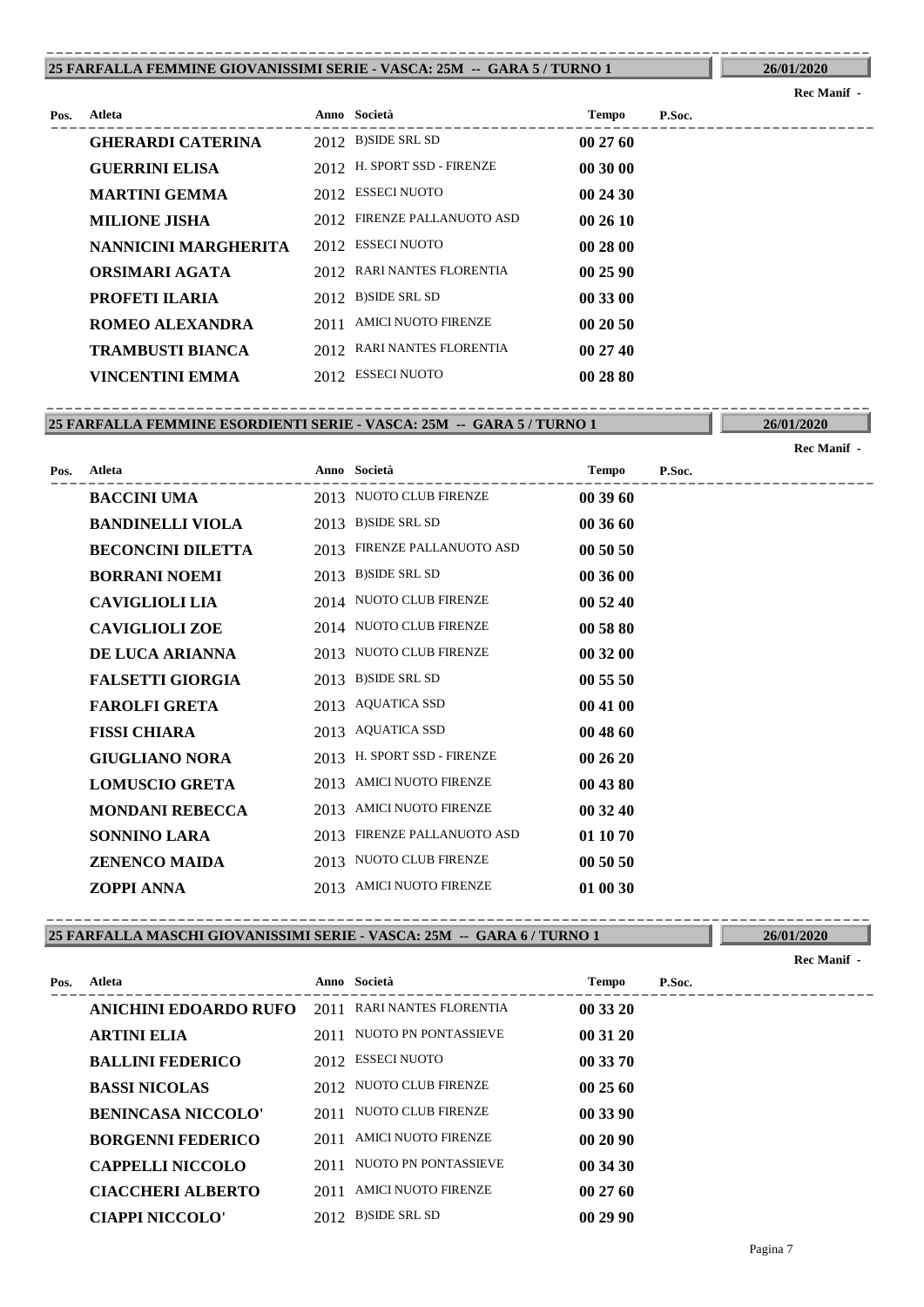#### **25 FARFALLA MASCHI GIOVANISSIMI SERIE - VASCA: 25M -- GARA 6 / TURNO 1** ----------------------------------------------------------------------------------------

|      |                              |                             |          |        | <b>Rec Manif -</b> |
|------|------------------------------|-----------------------------|----------|--------|--------------------|
| Pos. | Atleta                       | Anno Società                | Tempo    | P.Soc. |                    |
|      | <b>CIARDELLA NERI</b>        | 2011 NUOTO CLUB FIRENZE     | 00 25 80 |        |                    |
|      | <b>CIOLLI LORENZO</b>        | 2011 ESSECI NUOTO           | 00 24 60 |        |                    |
|      | <b>COLELLA ETTORE LIBERO</b> | 2011 NUOTO PN PONTASSIEVE   | 00 22 40 |        |                    |
|      | <b>FARINELLI PIETRO</b>      | 2011 NUOTO PN PONTASSIEVE   | 00 33 70 |        |                    |
|      | <b>FIXHA ALEX</b>            | 2011 NUOTO PN PONTASSIEVE   | 00 27 10 |        |                    |
|      | <b>FRASCHI MANUEL</b>        | 2012 H. SPORT SSD - FIRENZE | 00 33 20 |        |                    |
|      | <b>GAMBI MATTEO</b>          | 2012 B)SIDE SRL SD          | 00 41 70 |        |                    |
|      | <b>GERONI ALBERTO</b>        | 2011 ESSECI NUOTO           | 00 25 00 |        |                    |
|      | <b>GIORGETTI DARIO</b>       | 2011 NUOTO CLUB FIRENZE     | 00 23 70 |        |                    |
|      | <b>GJINISHI GABRIEL</b>      | 2012 NUOTO PN PONTASSIEVE   | 00 37 20 |        |                    |
|      | <b>LEONELLI EMANUELE</b>     | 2011 ESSECI NUOTO           | 00 32 00 |        |                    |
|      | <b>LO VETRO NICOLA</b>       | 2011 FIRENZE PALLANUOTO ASD | 00 34 00 |        |                    |
|      | <b>MAFFEI MARCO</b>          | 2011 B)SIDE SRL SD          | 00 29 20 |        |                    |
|      | <b>MORONI LORENZO</b>        | 2011 RARI NANTES FLORENTIA  | 00 22 40 |        |                    |
|      | <b>NOVELLI DIEGO</b>         | 2012 NUOTO PN PONTASSIEVE   | 00 39 50 |        |                    |
|      | <b>NUNES TRANCOSO DAVI</b>   | 2011 NUOTO CLUB FIRENZE     | 00 35 50 |        |                    |
|      | PANDOLFINI NICCOLÒ           | 2011 RARI NANTES FLORENTIA  | 00 28 00 |        |                    |
|      | <b>POLI GUIDO</b>            | 2012 ESSECI NUOTO           | 00 29 50 |        |                    |
|      | <b>PUGI GABRIELE</b>         | 2011 RARI NANTES FLORENTIA  | 00 24 20 |        |                    |
|      | <b>ROSSI FEDERICO</b>        | 2012 B)SIDE SRL SD          | 00 39 40 |        |                    |
|      | <b>SESTITO MORRIS</b>        | 2011 H. SPORT SSD - FIRENZE | 00 29 80 |        |                    |
|      | <b>TRENTANOVE TOMMASO</b>    | 2011 ESSECI NUOTO           | 00 29 20 |        |                    |
|      | <b>VIERI THOMAS</b>          | 2011 NUOTO PN PONTASSIEVE   | 00 36 30 |        |                    |
|      | <b>VOAIDES IUSTIN MATTIA</b> | 2011 ESSECI NUOTO           | 00 28 20 |        |                    |
|      | <b>ZANCHINI DIEGO</b>        | 2011 NUOTO PN PONTASSIEVE   | 00 49 50 |        |                    |

#### **25 FARFALLA MASCHI ESORDIENTI SERIE - VASCA: 25M -- GARA 6 / TURNO 1** ----------------------------------------------------------------------------------------

|      |                            |      |                            |              |        | Rec Manif - |
|------|----------------------------|------|----------------------------|--------------|--------|-------------|
| Pos. | Atleta                     |      | Anno Società               | <b>Tempo</b> | P.Soc. |             |
|      | <b>BARGAGLI MANEL</b>      |      | 2014 AMICI NUOTO FIRENZE   | 00 42 30     |        |             |
|      | <b>BARTALINI MATTEO</b>    | 2013 | AQUATICA SSD               | 01 02 50     |        |             |
|      | <b>BORSELLI NICCOLO'</b>   | 2013 | AMICI NUOTO FIRENZE        | 00 52 20     |        |             |
|      | <b>CAROTI LORENZO</b>      | 2013 | FIRENZE PALLANUOTO ASD     | 00 39 80     |        |             |
|      | <b>CIULLINI COSIMO</b>     | 2013 | FIRENZE PALLANUOTO ASD     | 00 37 70     |        |             |
|      | <b>CRUCITTI PAOLO LUCA</b> | 2013 | AQUATICA SSD               | 01 00 00     |        |             |
|      | <b>EROLI TOMMASO</b>       | 2014 | RARI NANTES FLORENTIA      | 00 47 10     |        |             |
|      | <b>LAGO LEONE</b>          | 2013 | <b>AMICI NUOTO FIRENZE</b> | 00 49 40     |        |             |
|      | <b>LANGELLA DARIO</b>      | 2013 | FIRENZE PALLANUOTO ASD     | 00 35 10     |        |             |
|      | <b>MATTEI NICCOLO'</b>     | 2013 | NUOTO CLUB FIRENZE         | 00 53 90     |        |             |
|      | <b>MICALE LUDOVICO</b>     | 2013 | AQUATICA SSD               | 00 40 40     |        |             |
|      | <b>MORONI CRISTIAN</b>     |      | 2014 RARI NANTES FLORENTIA | 00 38 00     |        |             |
|      | PAGANO NICOLA              | 2013 | RARI NANTES FLORENTIA      | 00 37 50     |        |             |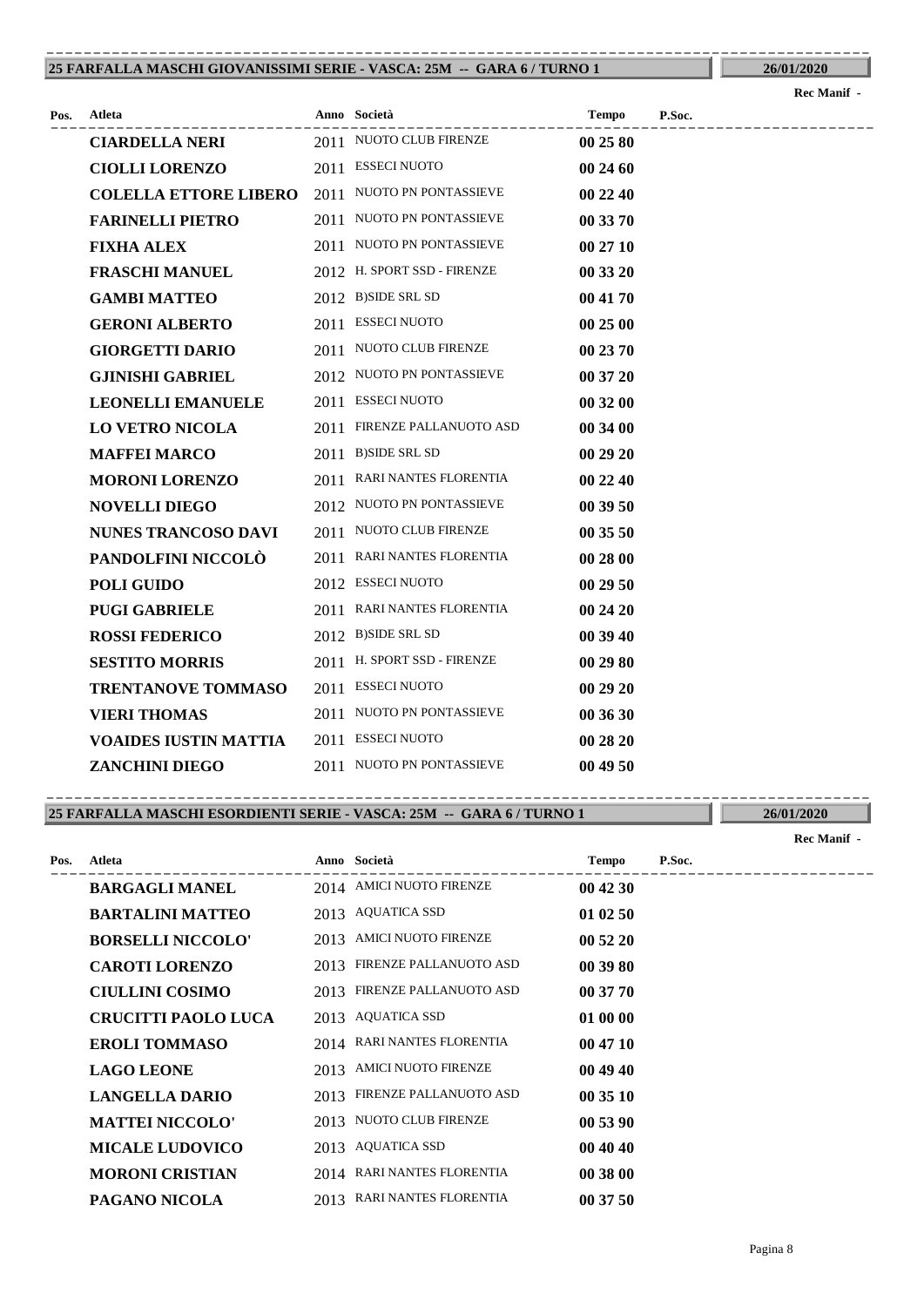### ---------------------------------------------------------------------------------------- **Atleta Anno Società Tempo P.Soc. 25 FARFALLA MASCHI ESORDIENTI SERIE - VASCA: 25M -- GARA 6 / TURNO 1 Pos. 26/01/2020** ---------------------------------------------------------------------------------------- **Rec Manif - PEPE ALESSANDRO** 2013 FIRENZE PALLANUOTO ASD **00 30 40 PETRACCHI TOMMASO** 2013 AMICI NUOTO FIRENZE **00 33 30** ---------------------------------------------------------------------------------------- **Atleta Anno Società Tempo P.Soc. 50 FARFALLA FEMMINE ALLIEVI SERIE - VASCA: 25M -- GARA 7 / TURNO 1 Pos. 26/01/2020** ---------------------------------------------------------------------------------------- **Rec Manif FERRINI AMELIE** 2009 NUOTO PN PONTASSIEVE **01 16 30** ---------------------------------------------------------------------------------------- **Atleta Anno Società Tempo P.Soc. 50 FARFALLA MASCHI ALLIEVI SERIE - VASCA: 25M -- GARA 8 / TURNO 1 Pos. 26/01/2020** ---------------------------------------------------------------------------------------- **Rec Manif - CARRI TOMMASO** 2010 NUOTO PN PONTASSIEVE **01 39 00 MAFFULLI GIORGIO** 2010 NUOTO PN PONTASSIEVE **01 19 00 ROSSETTI EDOARDO** 2009 NUOTO PN PONTASSIEVE **01 14 00** ---------------------------------------------------------------------------------------- **Atleta Anno Società Tempo P.Soc. DIDATTICA2 FEMMINE GIOVANISSIMI SERIE - VASCA: 25M -- GARA 9 / TURNO 1 Pos. 26/01/2020** ---------------------------------------------------------------------------------------- **Rec Manif BACCANI VIOLA** 2012 AQUATICA SSD 00 50 00 **BARTOLINI EMMA** 2012 ESSECI NUOTO **00 43 50 BIANCALANI LUCE** 2012 ESSECI NUOTO **00 34 40 BIANCHINI MATILDE** 2012 AQUATICA SSD **00 40 50 BISCONTI ELENA** 2012 NUOTO CLUB FIRENZE **00 34 20 BONGI GIULIA** 2012 RARI NANTES FLORENTIA **00 48 30 BRIENZA MARTA** 2012 FIRENZE PALLANUOTO ASD **00 41 00 BUTCOVICH GIULIA** 2012 RARI NANTES FLORENTIA **00 39 00 CALENZO ROSA SOFIA** 2012 B)SIDE SRL SD **00 37 70 CARDELLINI LISA** 2011 AMICI NUOTO FIRENZE **00 41 30 CECCARELLI MARTA** 2012 H. SPORT SSD - FIRENZE **00 34 40 CECCHI CLELIA** 2012 ACQUAMANIA SSD **00 57 40 CHIARUGI VITTORIA** 2012 AQUATICA SSD **00 50 50 DARJAZI BIANCA** 2012 IMPERIUM SSD ARL **00 54 40 DI VICO AURORA** 2011 AMICI NUOTO FIRENZE **00 40 80 DINI ANITA** 2012 IMPERIUM SSD ARL **00 34 70 DOTTORE GIACHINO IRIS** 2012 ESSECI NUOTO **00 51 20 ECONOMIA GIULIA** 2012 AQUATICA SSD **00 41 90 FRANCINI GIADA** 2012 ACQUAMANIA SSD **00 45 10 FRASSINETI SOFIA** 2012 NUOTO CLUB FIRENZE **00 43 30 GABBIANI GIULIA** 2012 ACQUAMANIA SSD **00 44 00 GHERARDI CATERINA** 2012 B)SIDE SRL SD 00 45 70 **GIUSTINI BIANCA** 2012 RARI NANTES FLORENTIA **00 43 70 GUARNIERI ADELE** 2012 ESSECI NUOTO **00 42 40 GUERRINI ELISA** 2012 H. SPORT SSD - FIRENZE **00 37 30**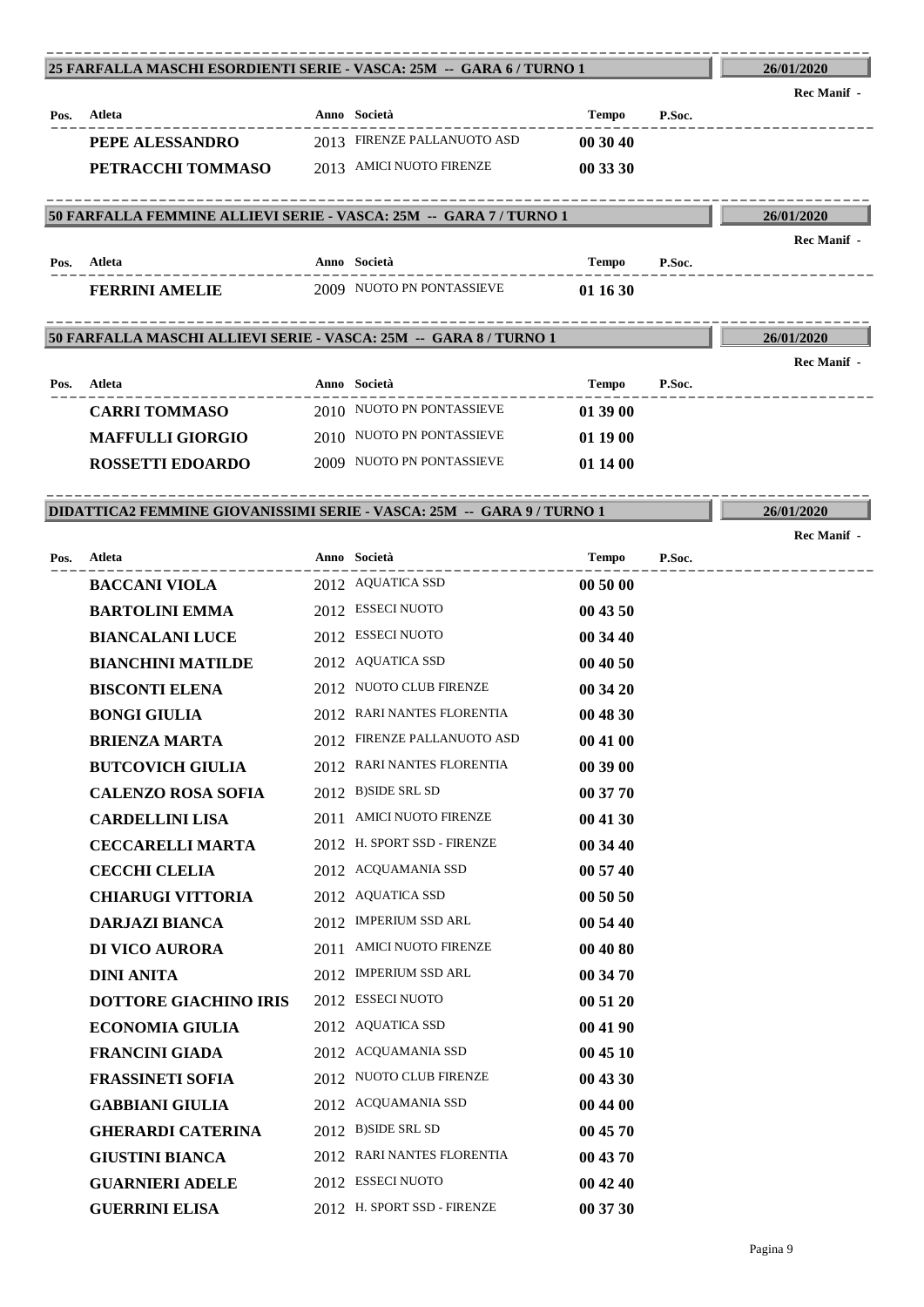#### **DIDATTICA2 FEMMINE GIOVANISSIMI SERIE - VASCA: 25M -- GARA 9 / TURNO 1** ----------------------------------------------------------------------------------------

|      |                                          |                             |          |        | Rec Manii - |
|------|------------------------------------------|-----------------------------|----------|--------|-------------|
| Pos. | Atleta                                   | Anno Società                | Tempo    | P.Soc. |             |
|      | <b>IOZZO GINEVRA</b>                     | 2012 FIRENZE PALLANUOTO ASD | 00 53 60 |        |             |
|      | <b>JACOBACCI MATILDE</b>                 | 2011 AMICI NUOTO FIRENZE    | 00 38 70 |        |             |
|      | <b>LASCHI MATILDE</b>                    | 2011 AQUATICA SSD           | 00 44 10 |        |             |
|      | <b>MANCUSO SOFIA</b>                     | 2012 AQUATICA SSD           | 00 42 40 |        |             |
|      | <b>MARTINI GEMMA</b>                     | 2012 ESSECI NUOTO           | 00 35 10 |        |             |
|      | <b>MASSARRI VALERIA</b><br><b>MARZIA</b> | 2012 FIRENZE PALLANUOTO ASD | 00 37 30 |        |             |
|      | <b>MAZZEI RACHELE</b>                    | 2012 FIRENZE PALLANUOTO ASD | 00 40 50 |        |             |
|      | <b>MILIONE JISHA</b>                     | 2012 FIRENZE PALLANUOTO ASD | 00 36 00 |        |             |
|      | NANNICINI MARGHERITA                     | 2012 ESSECI NUOTO           | 00 43 20 |        |             |
|      | ORSIMARI AGATA                           | 2012 RARI NANTES FLORENTIA  | 00 35 60 |        |             |
|      | <b>OULDKEBLIA INES</b>                   | 2012 AQUATICA SSD           | 00 40 10 |        |             |
|      | PESCIOLINI PERLA                         | 2012 B)SIDE SRL SD          | 00 43 70 |        |             |
|      | PETRI IRENE                              | 2012 FIRENZE PALLANUOTO ASD | 00 43 10 |        |             |
|      | PIAZZA CLAUDIA                           | 2012 AQUATICA SSD           | 00 38 00 |        |             |
|      | <b>PLUDERI ESTER</b>                     | 2012 RARI NANTES FLORENTIA  | 00 38 00 |        |             |
|      | PORTOGALLI MATILDE                       | 2012 B)SIDE SRL SD          | 00 35 50 |        |             |
|      | PROFETI ILARIA                           | 2012 B)SIDE SRL SD          | 00 39 00 |        |             |
|      | <b>PUGI GIULIA</b>                       | 2012 AQUATICA SSD           | 00 48 90 |        |             |
|      | <b>ROMA ELEONORA</b>                     | 2012 ESSECI NUOTO           | 00 51 70 |        |             |
|      | <b>ROMAGNOLI GIADA</b>                   | 2011 FIRENZE PALLANUOTO ASD | 00 36 70 |        |             |
|      | <b>ROMEO ALEXANDRA</b>                   | 2011 AMICI NUOTO FIRENZE    | 00 36 40 |        |             |
|      | <b>SASSI BIANCA</b>                      | 2012 IMPERIUM SSD ARL       | 00 41 00 |        |             |
|      | <b>SAVI MARGHERITA</b>                   | 2012 IMPERIUM SSD ARL       | 00 43 80 |        |             |
|      | <b>SERRA ASIA</b>                        | 2012 H. SPORT SSD - FIRENZE | 00 45 20 |        |             |
|      | <b>SERRAVALLI DARIA</b>                  | 2011 AQUATICA SSD           | 00 37 70 |        |             |
|      | <b>TACCHERI EMILIA</b>                   | 2012 B)SIDE SRL SD          | 00 42 30 |        |             |
|      | <b>TITONE CAMILLA</b>                    | 2012 RARI NANTES FLORENTIA  | 00 37 70 |        |             |
|      | <b>TRAMBUSTI BIANCA</b>                  | 2012 RARI NANTES FLORENTIA  | 00 35 80 |        |             |
|      | <b>ULIVI MAYA</b>                        | 2012 IMPERIUM SSD ARL       | 00 43 30 |        |             |
|      | <b>VINCENTINI EMMA</b>                   | 2012 ESSECI NUOTO           | 00 36 30 |        |             |
|      | <b>VOLPI LUCREZIA</b>                    | 2012 TROPOS SSD             | 00 35 80 |        |             |
|      | <b>XHANEJ GAIA</b>                       | 2012 B)SIDE SRL SD          | 00 38 90 |        |             |
|      | YANG YAO YAO                             | 2012 B)SIDE SRL SD          | 00 45 10 |        |             |
|      | <b>ZANINI MARTA</b>                      | 2012 ESSECI NUOTO           | 00 34 50 |        |             |

#### **DIDATTICA2 FEMMINE ALLIEVI SERIE - VASCA: 25M -- GARA 9 / TURNO 1** ----------------------------------------------------------------------------------------

**26/01/2020 Rec Manif -** 

| Pos. | Atleta                             | Anno Società        | Tempo    | P.Soc. |
|------|------------------------------------|---------------------|----------|--------|
|      | ASSOGGIU MARIA<br><b>FRANCESCA</b> | 2010 AQUATICA SSD   | 00 38 30 |        |
|      | <b>BENEDETTI GINEVRA</b>           | 2009 AQUATICA SSD   | 003520   |        |
|      | <b>CAPPITELLI COSTANZA</b>         | 2010 ACQUAMANIA SSD | 00 36 00 |        |

### **26/01/2020**  $\mathbf{R}_{\text{eq}} \mathbf{M}_{\text{eq}}$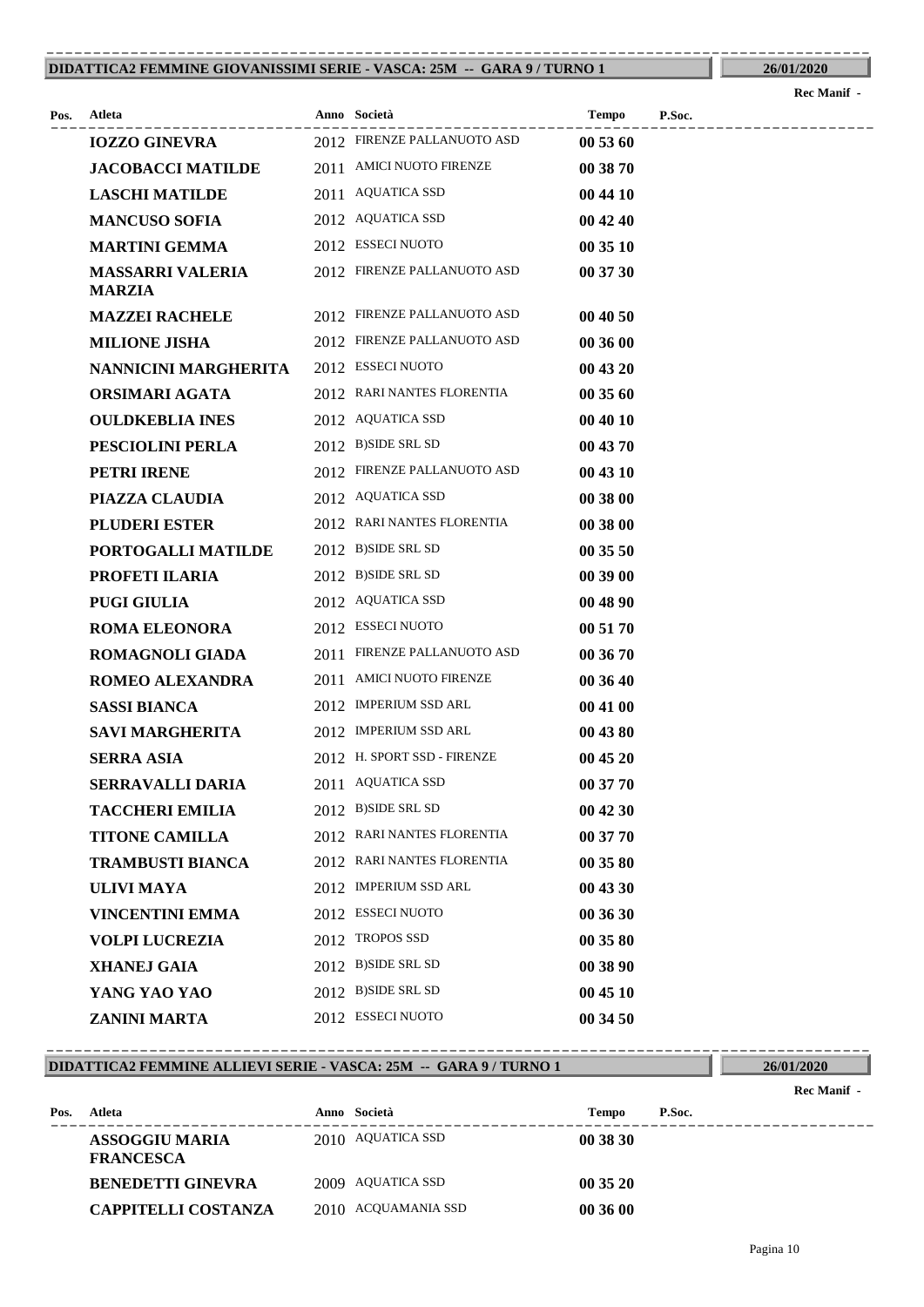#### **DIDATTICA2 FEMMINE ALLIEVI SERIE - VASCA: 25M -- GARA 9 / TURNO 1** ----------------------------------------------------------------------------------------

| Pos. | Atleta                                         | Anno Società               | Tempo    | P.Soc. |  |
|------|------------------------------------------------|----------------------------|----------|--------|--|
|      | <b>FRANCHI VIOLA</b>                           | 2010 RARI NANTES FLORENTIA | 003540   |        |  |
|      | PAOLI ZOE                                      | 2009 AQUATICA SSD          | 00 48 20 |        |  |
|      | <b>RICCI ALICE</b>                             | 2009 AQUATICA SSD          | 00 39 80 |        |  |
|      | <b>SCHEGGI FIAMMA HIROMI</b> 2010 AQUATICA SSD |                            | 004620   |        |  |

#### **DIDATTICA2 MASCHI GIOVANISSIMI SERIE - VASCA: 25M -- GARA 10 / TURNO 1** ----------------------------------------------------------------------------------------

|      |                                                                 |                             |          |        | <b>Rec Manif -</b> |
|------|-----------------------------------------------------------------|-----------------------------|----------|--------|--------------------|
| Pos. | Atleta                                                          | Anno Società                | Tempo    | P.Soc. |                    |
|      | ALVARADO MASI ISMAELE 2012 NUOTO CLUB FIRENZE<br><b>JOAQUIN</b> |                             | 00 39 00 |        |                    |
|      | <b>ALVES DE OLIVEIRA</b><br><b>GUILHERME</b>                    | 2011 FIRENZE PALLANUOTO ASD | 00 45 50 |        |                    |
|      | <b>ANCILLOTTI SAMUELE</b>                                       | 2012 FIRENZE PALLANUOTO ASD | 00 59 70 |        |                    |
|      | <b>ANICHINI EDOARDO RUFO</b>                                    | 2011 RARI NANTES FLORENTIA  | 00 39 20 |        |                    |
|      | <b>BALDINI COSIMO</b>                                           | 2011 AQUATICA SSD           | 00 42 80 |        |                    |
|      | <b>BALLINI FEDERICO</b>                                         | 2012 ESSECI NUOTO           | 00 43 70 |        |                    |
|      | <b>BANDINELLI CLAUDIO</b>                                       | 2011 RARI NANTES FLORENTIA  | 00 34 20 |        |                    |
|      | <b>BAQUIS GIORGIO</b>                                           | 2011 RARI NANTES FLORENTIA  | 00 35 00 |        |                    |
|      | <b>BARGAGLI RICO JOAN</b>                                       | 2011 AMICI NUOTO FIRENZE    | 00 33 00 |        |                    |
|      | <b>BARTALINI GIACOMO</b>                                        | 2011 AQUATICA SSD           | 00 38 80 |        |                    |
|      | <b>BASSI NICOLAS</b>                                            | 2012 NUOTO CLUB FIRENZE     | 00 46 00 |        |                    |
|      | <b>BENINCASA NICCOLO'</b>                                       | 2011 NUOTO CLUB FIRENZE     | 00 42 70 |        |                    |
|      | <b>BETTARINI DIEGO</b>                                          | 2011 RARI NANTES FLORENTIA  | 00 41 30 |        |                    |
|      | <b>BORGENNI FEDERICO</b>                                        | 2011 AMICI NUOTO FIRENZE    | 00 37 70 |        |                    |
|      | <b>BOSCHI OLIVER</b>                                            | 2012 FIRENZE PALLANUOTO ASD | 00 43 40 |        |                    |
|      | <b>BRACCINI GIULIO</b>                                          | 2012 AQUATICA SSD           | 00 48 90 |        |                    |
|      | <b>CAPITANI CHRISTIAN</b>                                       | 2012 ESSECI NUOTO           | 00 39 30 |        |                    |
|      | <b>CARUSO FRANCESCO</b>                                         | 2012 FIRENZE PALLANUOTO ASD | 00 53 70 |        |                    |
|      | <b>CASALINI SEBASTIANO</b>                                      | 2012 FIRENZE PALLANUOTO ASD | 00 56 70 |        |                    |
|      | <b>CAVICCHI ALBERTO</b>                                         | 2011 RARI NANTES FLORENTIA  | 00 53 00 |        |                    |
|      | <b>CIACCHERI ALBERTO</b>                                        | 2011 AMICI NUOTO FIRENZE    | 00 43 10 |        |                    |
|      | <b>CIAPPI NICCOLO'</b>                                          | 2012 B)SIDE SRL SD          | 00 44 70 |        |                    |
|      | <b>CIARDELLA DIEGO</b>                                          | 2011 NUOTO CLUB FIRENZE     | 00 40 60 |        |                    |
|      | <b>CIARDELLA NERI</b>                                           | 2011 NUOTO CLUB FIRENZE     | 00 34 30 |        |                    |
|      | <b>CIOLLI LORENZO</b>                                           | 2011 ESSECI NUOTO           | 00 48 00 |        |                    |
|      | <b>COLLETTI MATTIA</b>                                          | 2011 RARI NANTES FLORENTIA  | 00 38 20 |        |                    |
|      | <b>CORRIERI BERNARDO</b>                                        | 2011 TROPOS SSD             | 00 38 00 |        |                    |
|      | <b>CORSIANI NICCOLÒ</b>                                         | 2011 RARI NANTES FLORENTIA  | 00 35 30 |        |                    |
|      | <b>CUBILLAS HUAMAN</b><br><b>ADRIAN</b>                         | 2012 RARI NANTES FLORENTIA  | 00 51 44 |        |                    |
|      | <b>CURCI GIANMARCO</b>                                          | 2012 H. SPORT SSD - FIRENZE | 00 46 70 |        |                    |
|      | <b>DESSI' GIOVANNI</b>                                          | 2012 FIRENZE PALLANUOTO ASD | 00 41 00 |        |                    |
|      | <b>DIVERSI ANDREA</b>                                           | 2011 RARI NANTES FLORENTIA  | 00 42 80 |        |                    |
|      |                                                                 |                             |          |        |                    |

**Rec Manif -**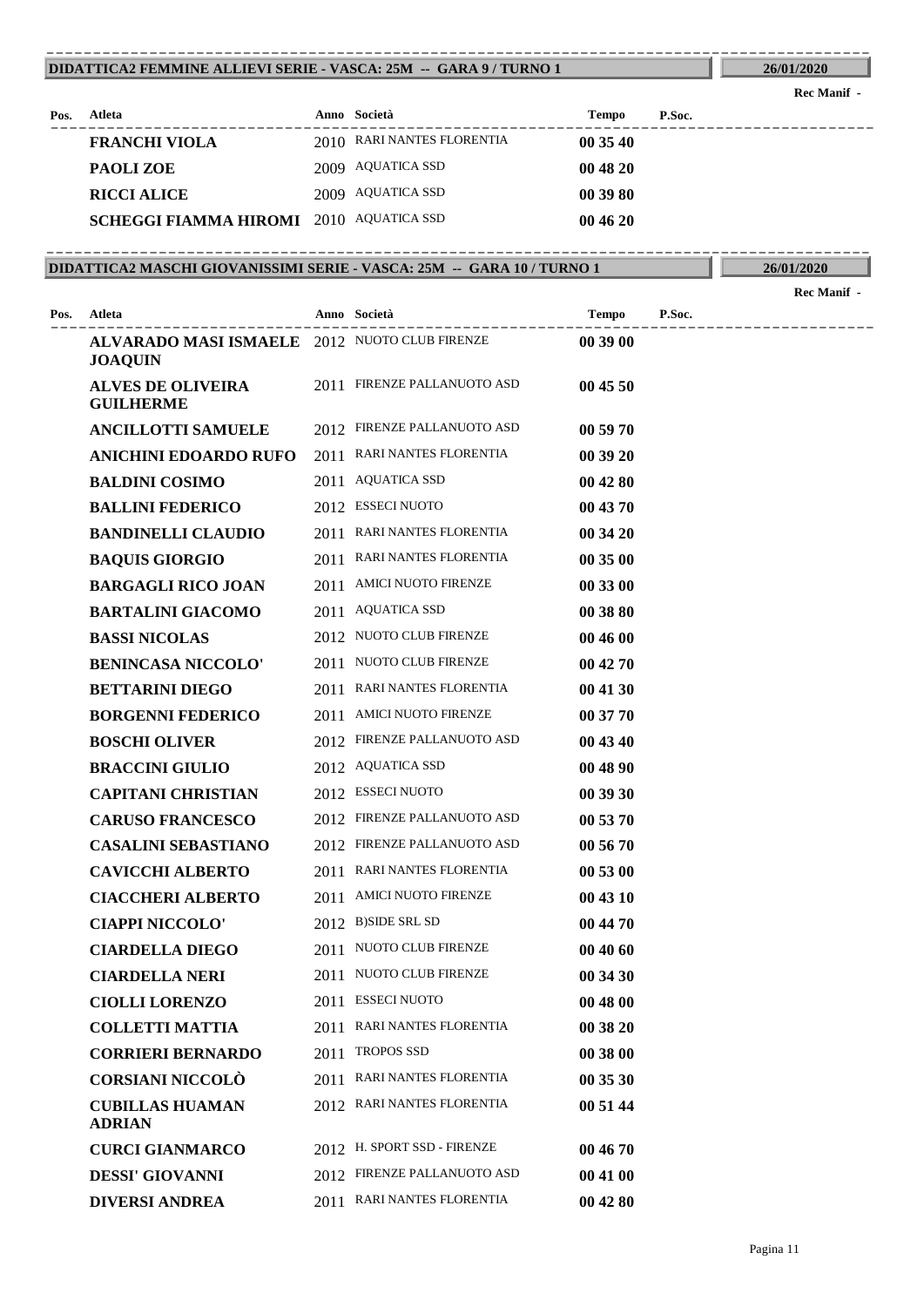#### **DIDATTICA2 MASCHI GIOVANISSIMI SERIE - VASCA: 25M -- GARA 10 / TURNO 1** ----------------------------------------------------------------------------------------

|      |                                         |                             |              |        | <b>Rec Manif</b> - |
|------|-----------------------------------------|-----------------------------|--------------|--------|--------------------|
| Pos. | Atleta                                  | Anno Società                | <b>Tempo</b> | P.Soc. |                    |
|      | <b>ESPOSITO EDOARDO</b>                 | 2011 RARI NANTES FLORENTIA  | 00 47 90     |        |                    |
|      | <b>FARSETTI FRANCESCO</b>               | 2012 H. SPORT SSD - FIRENZE | 00 56 10     |        |                    |
|      | <b>FRASCHI MANUEL</b>                   | 2012 H. SPORT SSD - FIRENZE | 00 46 40     |        |                    |
|      | <b>FRATONI DUCCIO</b>                   | 2011 TROPOS SSD             | 00 38 20     |        |                    |
|      | <b>GAMBI MATTEO</b>                     | 2012 B)SIDE SRL SD          | 00 46 00     |        |                    |
|      | <b>GERONI ALBERTO</b>                   | 2011 ESSECI NUOTO           | 00 39 40     |        |                    |
|      | <b>GETTI RICCARDO</b>                   | 2012 AQUATICA SSD           | 00 40 30     |        |                    |
|      | <b>GHEORGHE MIRKO</b>                   | 2012 ESSECI NUOTO           | 00 41 30     |        |                    |
|      | <b>GIORGETTI DARIO</b>                  | 2011 NUOTO CLUB FIRENZE     | 00 34 80     |        |                    |
|      | <b>GIUNTINI ELIA</b>                    | 2012 AQUATICA SSD           | 00 43 80     |        |                    |
|      | <b>GIUSTI ENEA</b>                      | 2011 AQUATICA SSD           | 00 41 10     |        |                    |
|      | <b>LAZZERINI DAMIANO</b>                | 2012 ESSECI NUOTO           | 00 47 40     |        |                    |
|      | <b>LEONELLI EMANUELE</b>                | 2011 ESSECI NUOTO           | 00 45 60     |        |                    |
|      | <b>LEONI GABRIELE</b>                   | 2012 AQUATICA SSD           | 00 38 30     |        |                    |
|      | <b>LIMBUCCI GIOVANNI</b>                | 2011 AMICI NUOTO FIRENZE    | 00 40 80     |        |                    |
|      | <b>LO GIUDICE KEVIN</b>                 | 2012 B)SIDE SRL SD          | 00 40 40     |        |                    |
|      | <b>LO VETRO NICOLA</b>                  | 2011 FIRENZE PALLANUOTO ASD | 00 36 50     |        |                    |
|      | <b>LULLI GIANMARCO</b>                  | 2011 H. SPORT SSD - FIRENZE | 00 45 00     |        |                    |
|      | <b>MAFFEI MARCO</b>                     | 2011 B)SIDE SRL SD          | 00 40 60     |        |                    |
|      | <b>MAGNI ELIA</b>                       | 2011 FIRENZE PALLANUOTO ASD | 00 36 60     |        |                    |
|      | <b>MALESCI LORENZO</b>                  | 2011 RARI NANTES FLORENTIA  | 00 38 20     |        |                    |
|      | <b>MARICA FRANCESCO</b>                 | 2012 B)SIDE SRL SD          | 00 40 70     |        |                    |
|      | <b>MASINI RICCARDO</b>                  | 2012 H. SPORT SSD - FIRENZE | 00 38 10     |        |                    |
|      | <b>MASTRANGELO ANTONIO</b>              | 2012 FIRENZE PALLANUOTO ASD | 00 55 70     |        |                    |
|      | <b>MATEI PETRE</b><br><b>ALECSANDRU</b> | 2011 IMPERIUM SSD ARL       | 00 44 70     |        |                    |
|      | <b>MATTEUZZI DIEGO</b>                  | 2012 FIRENZE PALLANUOTO ASD | 00 47 40     |        |                    |
|      | <b>MAZZONI DIEGO</b>                    | 2011 RARI NANTES FLORENTIA  | 00 37 60     |        |                    |
|      | <b>MIGLIARESE SAMUELE PIO</b>           | 2012 FIRENZE PALLANUOTO ASD | 00 56 90     |        |                    |
|      | <b>MITOLO EMANUELE</b>                  | 2012 ESSECI NUOTO           | 00 57 10     |        |                    |
|      | <b>MORANDI NICCOLO'</b>                 | 2011 IMPERIUM SSD ARL       | 00 48 00     |        |                    |
|      | <b>MORONI LORENZO</b>                   | 2011 RARI NANTES FLORENTIA  | 00 39 70     |        |                    |
|      | <b>NANNONI FRANCESCO</b>                | 2011 RARI NANTES FLORENTIA  | 00 44 90     |        |                    |
|      | <b>NUNES TRANCOSO DAVI</b>              | 2011 NUOTO CLUB FIRENZE     | 00 51 20     |        |                    |
|      | <b>ORLANDINI DIEGO</b>                  | 2012 RARI NANTES FLORENTIA  | 00 37 50     |        |                    |
|      | <b>PADOIN DAVID</b>                     | 2012 AMICI NUOTO FIRENZE    | 00 40 80     |        |                    |
|      | PALMIGIANI MATTEO                       | 2011 AQUATICA SSD           | 00 40 60     |        |                    |
|      | PANDOLFINI NICCOLÒ                      | 2011 RARI NANTES FLORENTIA  | 00 41 40     |        |                    |
|      | <b>PARIGI GREGORIO</b>                  | 2012 H. SPORT SSD - FIRENZE | 00 42 50     |        |                    |
|      | PASQUA PIETRO                           | 2012 B)SIDE SRL SD          | 00 47 20     |        |                    |
|      | PELLICCIONE DAVIDE                      | 2012 RARI NANTES FLORENTIA  | 00 39 90     |        |                    |

**PERONI FABIO** 2011 RARI NANTES FLORENTIA **00 37 00**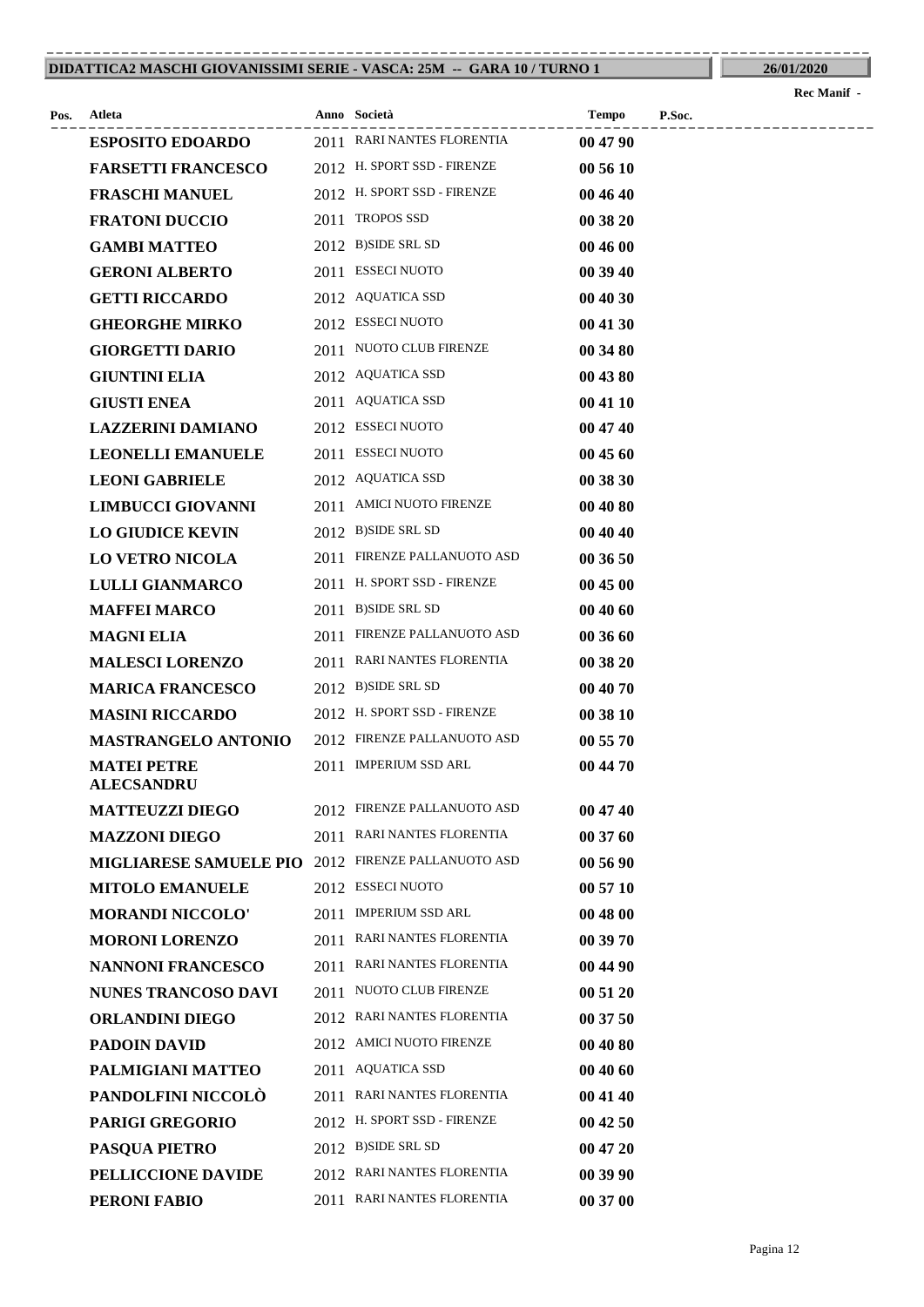#### **DIDATTICA2 MASCHI GIOVANISSIMI SERIE - VASCA: 25M -- GARA 10 / TURNO 1** ----------------------------------------------------------------------------------------

**26/01/2020**

**26/01/2020**

**Rec Manif -** 

| Pos. | Atleta                                            |      | Anno Società                | <b>Tempo</b> | P.Soc. |
|------|---------------------------------------------------|------|-----------------------------|--------------|--------|
|      | POLI GUIDO                                        |      | 2012 ESSECI NUOTO           | 00 42 00     |        |
|      | <b>PUGI GABRIELE</b>                              |      | 2011 RARI NANTES FLORENTIA  | 00 30 90     |        |
|      | <b>RAVAGLI EMANUELE</b>                           |      | 2012 FIRENZE PALLANUOTO ASD | 00 39 30     |        |
|      | <b>RETTORI SAI PAVAN</b>                          | 2011 | <b>AQUATICA SSD</b>         | 01 00 00     |        |
|      | <b>RICCI ALESSANDRO</b>                           |      | 2011 AQUATICA SSD           | 004220       |        |
|      | <b>RICCI LAPO</b>                                 |      | 2011 B)SIDE SRL SD          | 00 41 80     |        |
|      | <b>RIMOLDI LUDOVICO</b>                           |      | 2011 IMPERIUM SSD ARL       | 00 44 00     |        |
|      | RONCELLA LORENZO                                  |      | 2012 ACQUAMANIA SSD         | 00 45 30     |        |
|      | <b>ROSI MATTIA</b>                                |      | 2012 AQUATICA SSD           | 00 44 30     |        |
|      | <b>ROSSI FEDERICO</b>                             |      | 2012 B)SIDE SRL SD          | 00 42 90     |        |
|      | SALANI LORENZO JOAQUIN 2012 RARI NANTES FLORENTIA |      |                             | 00 47 70     |        |
|      | <b>SCARPELLI FEDERICO</b>                         |      | 2011 H. SPORT SSD - FIRENZE | 00 39 90     |        |
|      | <b>SERGI GABRIEL</b>                              |      | 2012 IMPERIUM SSD ARL       | 00 44 00     |        |
|      | <b>SESTITO MORRIS</b>                             |      | 2011 H. SPORT SSD - FIRENZE | 00 39 20     |        |
|      | <b>SIGNORINI JACOPO</b>                           |      | 2012 H. SPORT SSD - FIRENZE | 00 46 10     |        |
|      | <b>SIMONTI DIEGO</b>                              | 2011 | <b>AQUATICA SSD</b>         | 00 42 90     |        |
|      | <b>SOMIGLI TOMMASO</b>                            |      | 2011 B)SIDE SRL SD          | 00 47 10     |        |
|      | <b>SURDI DIEGO</b>                                |      | 2012 AQUATICA SSD           | 00 37 80     |        |
|      | <b>TRENTANOVE TOMMASO</b>                         | 2011 | <b>ESSECI NUOTO</b>         | 00 38 50     |        |
|      | <b>VOAIDES IUSTIN MATTIA</b>                      | 2011 | <b>ESSECI NUOTO</b>         | 00 36 10     |        |
|      |                                                   |      |                             |              |        |

#### **DIDATTICA2 MASCHI ALLIEVI SERIE - VASCA: 25M -- GARA 10 / TURNO 1** ----------------------------------------------------------------------------------------

|      |                           |                   |              |        | Rec Manif - |
|------|---------------------------|-------------------|--------------|--------|-------------|
| Pos. | Atleta                    | Anno Società      | <b>Tempo</b> | P.Soc. |             |
|      | <b>ERMINI RICCARDO</b>    | 2010 AQUATICA SSD | 00 33 00     |        |             |
|      | <b>GINANNESCHI ANDREA</b> | 2010 AQUATICA SSD | 004200       |        |             |
|      | <b>GINANNESCHI MATTEO</b> | 2010 AQUATICA SSD | 004620       |        |             |

#### **MISTAFFETTA 4X25 MISTI SERIE GIOVANISSIMI VASCA: 25M -- GARA 11 / TURNO 1** ----------------------------------------------------------------------------------------

| Pos.                                                                 | Atleta                                                                          | Anno Società               | <b>Tempo</b> | P.Soc. |
|----------------------------------------------------------------------|---------------------------------------------------------------------------------|----------------------------|--------------|--------|
|                                                                      | <b>AMICI NUOTO FIRENZE</b>                                                      | AMICI NUOTO FIRENZE        | 01.49.50     |        |
|                                                                      | DI VICO AURORA - PADOIN DAVID - CARDELLINI LISA - BORGENNI FEDERICO ()          |                            |              |        |
|                                                                      | <b>AMICI NUOTO FIRENZE</b>                                                      | <b>AMICI NUOTO FIRENZE</b> | 01.39.50     |        |
|                                                                      | LIMBUCCI GIOVANNI - BARGAGLI RICO JOAN - ROMEO ALEXANDRA - JACOBACCI MATILDE () |                            |              |        |
|                                                                      | <b>AQUATICA SSD</b>                                                             | <b>AQUATICA SSD</b>        | 02.54.60     |        |
| FAROLFI GRETA - MOCARELLI DANIELE - FISSI CHIARA - BUSSOTTI TOMAS () |                                                                                 |                            |              |        |
|                                                                      | <b>AQUATICA SSD</b>                                                             | <b>AQUATICA SSD</b>        | 01.58.70     |        |
|                                                                      | BARTALINI GIACOMO - RICCI ALESSANDRO - LASCHI MATILDE - BALDINI COSIMO ()       |                            |              |        |
|                                                                      | <b>AQUATICA SSD</b>                                                             | <b>AQUATICA SSD</b>        | 02.21.40     |        |
|                                                                      | MANCUSO SOFIA - PIAZZA CLAUDIA - GETTI RICCARDO - BRACCINI GIULIO ()            |                            |              |        |

**26/01/2020**

**Rec Manif -**